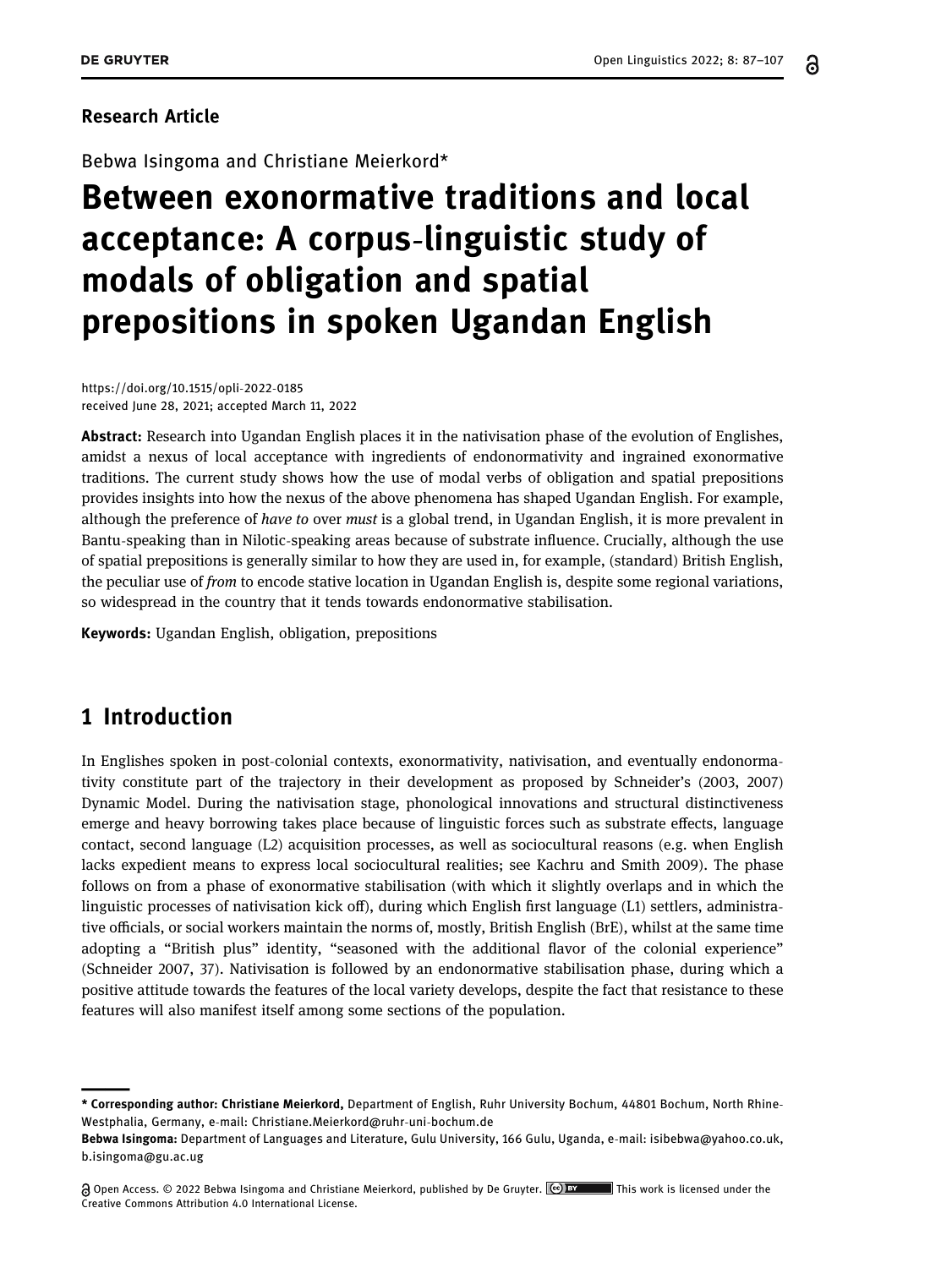Presenting evidence from a corpus-based analysis of modals of obligation and spatial prepositions in spoken Ugandan English (UgE), this article describes how nativisation in UgE continues to be affected by exonormative traditions whilst at the same time embracing localised forms.

# 2 Nativisation of English in Uganda: Coloured by both exonormative and endonormative orientation

Schneider's ([2003](#page-19-0), [2007](#page-19-1)) reasoning was developed in the context of studies into varieties spoken in former colonies. Uganda, however, was not a British colony but a protectorate, in which settlers and British personnel were scarce due to the fact that land purchases were not permitted. As a result, interactions between British settlers and the indigenous population were close to non-existent. Acquisition of English was restricted to a very limited group of individuals, mostly offspring of (see Meierkord [2016a](#page-19-3)) the local rulers, and took place in the form of formal education, initially in missionary schools and later in governmental institutions.

Thus, as Meierkord ([2016a](#page-19-3), 68) has observed, UgE might have skipped the exonormative stabilisation phase in the sense of Schneider ([2003,](#page-19-0) [2007](#page-19-1)), as it was not a colony but rather a protectorate. Nevertheless, there has been a strong orientation towards BrE in Uganda, although even some former colonies such as Ghana are said to have their varieties more oriented towards BrE (Huber [2004](#page-18-0)). There are two factors that have favoured exonormative orientation in the country. First, unlike British colonies, Uganda as a protectorate did not have a (significant) settler population from Britain, which means, typically, Ugandans did not have the opportunity to acquire English in informal settings (Meierkord [2016a](#page-19-3)). Informal settings would not only have allowed Ugandans to get into contact with non-standard English spoken by a section of the settler British population, but also it would have enabled them to acquire English outside the school system, where exonormativity is emphasised (Isingoma and Meierkord [2019](#page-18-1)). Second, during the protectorate period and the early years of post-independence, teachers were either British or British-trained and these pursued the exonormative orientation agenda, although one cannot rule out incipient and latent nativisation during this period, especially in terms of the lexicon and pronunciation.

Like many Outer Circle Englishes, UgE is said to have reached the phase of nativisation (Fisher [2000](#page-18-2), Isingoma [2013](#page-18-3), [2014](#page-18-4), Ssempuuma [2019,](#page-19-4) Meierkord et al. [2016](#page-19-5), Nassenstein [2016,](#page-19-6) among others). Although more than 50 years have passed since independence, there is still to date a strong exonormative orientation, especially as regards grammar and some aspects of the lexicon, for example semantic extension. This attitude climaxed in a self-published book by Sabiiti ([2014](#page-19-7)), in which he paints the picture of UgE as broken English and a corruption of what Ugandans should speak, namely BrE.

At the same time, local norms have started to be accepted: One aspect of UgE that Ugandans prototypically and unequivocally have no qualms about is pronunciation – a stance shared by other East Africans – as Schmied ([2004](#page-19-8), 924) observes that "accepting African forms is hardly openly admitted except in pronunciation, where "aping the British" is seen as highly unnatural." And the Ugandan media is awash with statements castigating Ugandans who are perceived to use the British or American accent (see Nantale [2008](#page-19-9), Eupal [2012,](#page-18-5) New Vision [2013](#page-19-10)). This means that as far as pronunciation is concerned, the idea of "our own standards" that Schneider ([2003](#page-19-0), 250) evokes is already present among Ugandans, despite the apparent persistent and conscious efforts to keep the grammatical (and to some extent lexical) uses portraying BrE standards. This resonates well with Takan's ([2013](#page-20-0)) observation regarding a similar situation in Cameroon, where the British accent is not accepted among Cameroonians. In addition, there is endonormativity involving individual aspects of grammar, the lexicon, and pragmatics. Isingoma ([2016,](#page-18-6) 218) reports on what he calls the "grammatical deinstitutionalisation" of the linearisation of some benefactive constructions in UgE, where a sentence like I'll pour you some tea is quintessentially regarded as incorrect (in preference for I'll pour for you some tea), yet this is a grammatical and very common construction in BrE and American English (AmE). Similarly, Isingoma ([2013,](#page-18-3) [2014](#page-18-4)) states that using the standard BrE phrasal verb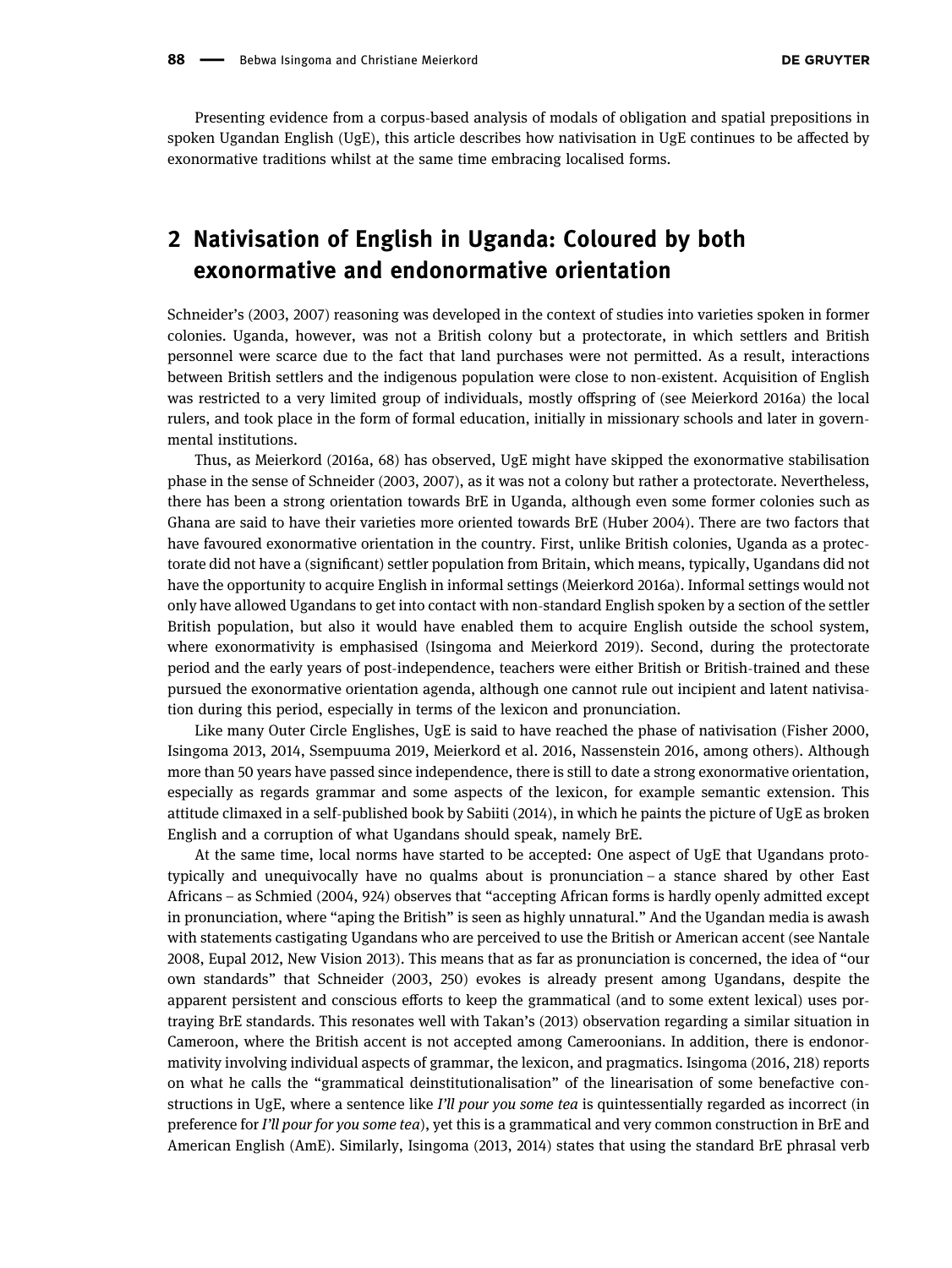break up "begin holidays" is seen as speaking broken English in Uganda, where break off is instead used. On the pragmatic plane, Meierkord ([2016b,](#page-19-11) 245) shows that, contrary to British norms, directness in making requests is not seen as inappropriate or impolite in UgE. In fact, in Uganda, not using direct strategies when making requests is construed as though the requests are not urgent or even not serious, as a result of substrate influence (Meierkord [2016b](#page-19-11)). Although the above cases are most likely a result of the fact that Ugandans may not be aware of their existence in BrE, they nevertheless evince some aspect of incipient but strong endonormativity, because using the relevant BrE forms is stigmatised in Uganda. Thus, although UgE has reached the nativisation phase in the sense of Schneider ([2003,](#page-19-0) [2007](#page-19-1)), some indicators of endonormativity are visible, despite the dictates of the historical exonormative orientation. It might be the case that there are intersectional elements that straddle Schneider's ([2003](#page-19-0), [2007](#page-19-1)) model at the transitory level from nativisation to endonormative stabilisation, where aspects of the latter manifest themselves in the former, on a par with how aspects of nativisation begin manifesting themselves right in the phase of exonormative stabilisation, as Schneider ([2003](#page-19-0), [2007](#page-19-1)) himself points out (see also Ugorji [2015](#page-20-1) for the context of Nigeria). Crucially, endonormativity involves situations where a new form that has emerged during the nativisation stage "has lost its former stigma and is positively evaluated" (Schneider [2007,](#page-19-1) 50), which is typically reflected in its growing and more widespread use.

The remainder of this article discusses two grammatical areas, modals of obligation and spatial prepositions, to identify potential nativisation processes that may have moved towards endonormative stabilisation versus uses that rather point towards an exonormative orientation, hypothesising that the three may coexist in the variety (namely in one area there is exonormative orientation but in another endonormative orientation as the nativisation process continues to take place). Modals of obligation and spatial prepositions in UgE provide grammatical instantiations that point to this coextensiveness.

# 3 Modals of obligation

#### <span id="page-2-0"></span>3.1 Modals of obligation in Uganda's L1s

Modals of obligation are expressed in two main ways in the majority of Uganda's first languages (L1s), namely by means of grammaticalised verbs and by means of affixes (Bavin [1995](#page-18-7), Kawalya et al. [2018,](#page-19-12) [2019](#page-19-13)). Evidently, there are other means of expressing obligation in these languages, that is, lexical means (e.g. using adverbs) and the imperative mood (Bavin [1995,](#page-18-7) Kawalya et al. [2018](#page-19-12)). In this study, we will pay attention to the use of grammaticalised verbs and affixes. Because the latter are prototypically appended to verbs, this limits our study to the use of verbs in expressing the obligation modality.

Kawalya et al. ([2019](#page-19-13)) analyse three Luganda modal verbs and one affix that encode obligation, namely, -teekw-, -lina, -etaag-, and -andi-, the latter being an affix. According to them, the modal -teekw-, which they gloss mainly as "must" (and sometimes as "have to") involves participant-imposed necessity and mainly encodes directive obligation, as in the following example (p. 365, 368):

| (1) | $\left  \ldots \right $ a-teekw-a | o-ku-awul-ibw-a         | mи | kalantiini |
|-----|-----------------------------------|-------------------------|----|------------|
|     | 3SG-PRES.must-FV                  | IV-INF-separate-PASS-FV | ın | quarantine |
|     | "He must be put in quarantine."   |                         |    |            |

On the other hand, -lina, which they prototypically gloss as "have" (notably it comes from the Luganda equivalent of the lexical verb "have"), also involves participant-imposed necessity; however, unlike -teekw-, it not only encodes directive obligation, but also combines it with moral desirability as well, as shown in the example (2a) (p.372) below. Both -teekw- 'must' and -lina 'have to' thus encode strong obligation, albeit with important differences in their semantics. Furthermore, to realise participant-inherent necessity, Luganda uses the modal verb -etaag-, which Kawalya et al. ([2019](#page-19-13), 375) gloss as "need (to)," whereas the affix -andi-, which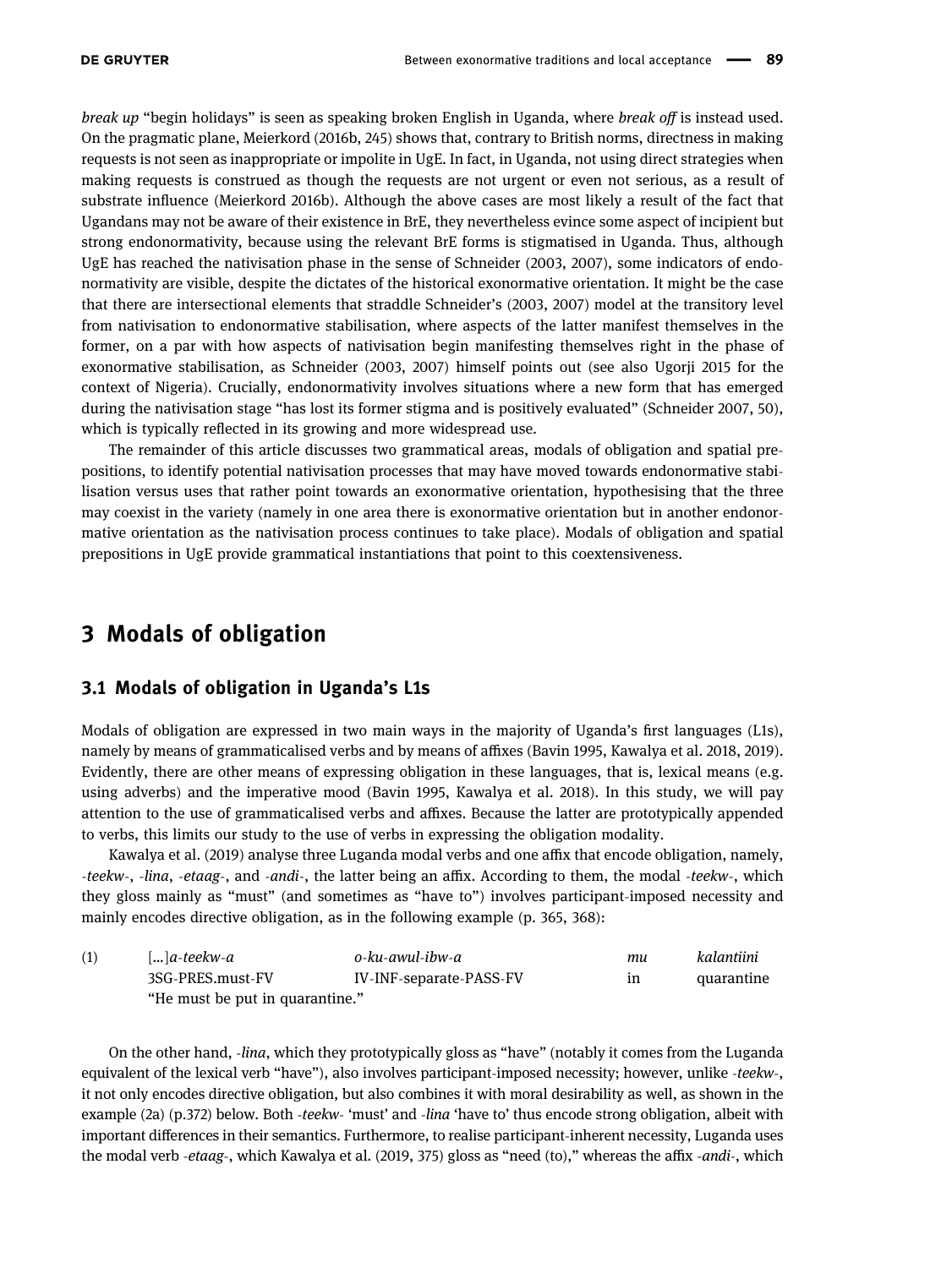Kawalya et al. ([2018](#page-19-12)) gloss as "should," is said to encode deontic necessity. The examples in (2) illustrate the above phenomena (Kawalya et al. [2019,](#page-19-13) 377, Kawalya et al. [2014:](#page-19-14) 96):

| (2) | (a) | $\left[\ldots\right]$ o-lina                                 |              | okubutuukiriza |                          |
|-----|-----|--------------------------------------------------------------|--------------|----------------|--------------------------|
|     |     | 2SG-PRES.have                                                |              | to fulfil it.  |                          |
|     |     | "You have to fulfil it."                                     |              |                |                          |
|     | (b) | $\left[\ldots\right]$ abantu                                 | a-be-etaag-a |                | okulongoosa <sup>1</sup> |
|     |     | people                                                       | $IV-2PI-$    |                | to operate               |
|     |     |                                                              | need.PRES-FV |                |                          |
|     |     | "People who need to be operated on."                         |              |                |                          |
|     | (c) | []era singa kisoboka na-bo b-andi-                           | okwenenva    |                |                          |
|     |     | yanguye                                                      |              |                |                          |
|     |     | and if possible and-them 3PL-should- to apologise            |              |                |                          |
|     |     | hurry                                                        |              |                |                          |
|     |     | "And if it is possible, they should also apologise quickly." |              |                |                          |
|     |     |                                                              |              |                |                          |

According to the authors, (2a) expresses the fact that although the necessity is imposed by the speaker, it is also morally desirable for the subject referent to follow societal norms, whereas (2b) encodes participant-internal dynamic necessity, namely the necessity is determined by internal circumstances to the subject referent, although the use of the modal verb –etaag 'need' can also trigger a participant-imposed reading if there are contextual factors outside the control of the subject referent. As for (2c), it is said to express deontic necessity, not in the sense of directivity, but in terms of "ethical norms." as well as "personal opinions and principles" (Kawalya et al. [2018](#page-19-12), 97)[²,](#page-3-1) which can be equated to what has been known as weak obligation (see, e.g., Wasserman and van Rooy [2014](#page-20-2)).

Taylor ([1985](#page-20-3), 164) indicates that the conditional marker -kaa- in Runyankole (another Bantu language) also expresses the obligation modality but he glosses it as 'ought to,' which he says is usually encoded by means of -shemereire, literally meaning 'be-right' as in the following example:

| (3) | 0-shemereire          | kw-e-tega     |
|-----|-----------------------|---------------|
|     | You-be-right          | to-self-shave |
|     | "You ought to shave." |               |

Our Runyankole consultants have provided -shemereire as the equivalent of 'should.' They have also shown that Runyankole has -teekw- and -ina, which they gloss as 'must' and 'have (to)', respectively. These two forms are the equivalents of Luganda -teekw- and -lina, respectively. Kawalya et al. ([2019,](#page-19-13) 268–372) show that in contemporary Luganda, -lina occurs more frequently than -teekw-.

In Ugandan Nilotic languages, particularly, in the Luo language cluster, the picture is different from what we have observed above. Specifically, in Lango and Acholi, different shades of obligation semantics are usually encoded using the modal verb (o)myero (Odonga [2012,](#page-19-15) 328 spells it as myerro), which encodes both strong and weak obligation, whereas participant-inherent necessity is typically encoded by the verb mito "want" (Bavin [1995,](#page-18-7) 128). The Acholi example in (4a) is adapted from Odonga ([2012,](#page-19-15) 328), whereas (4b) is from Bavin ([1995,](#page-18-7) 113):

<span id="page-3-0"></span>

<sup>1</sup> An anonymous reviewer has pointed out that the word here should be okulongoosebwa. However, in Kawalya et al. ([2019,](#page-19-13) 377), where the example was extracted, it is written as okulongoosa.

<span id="page-3-1"></span><sup>2</sup> Although the authors do not state that the three verbs cannot be used interchangeably, we did not try to find out whether that may be the case.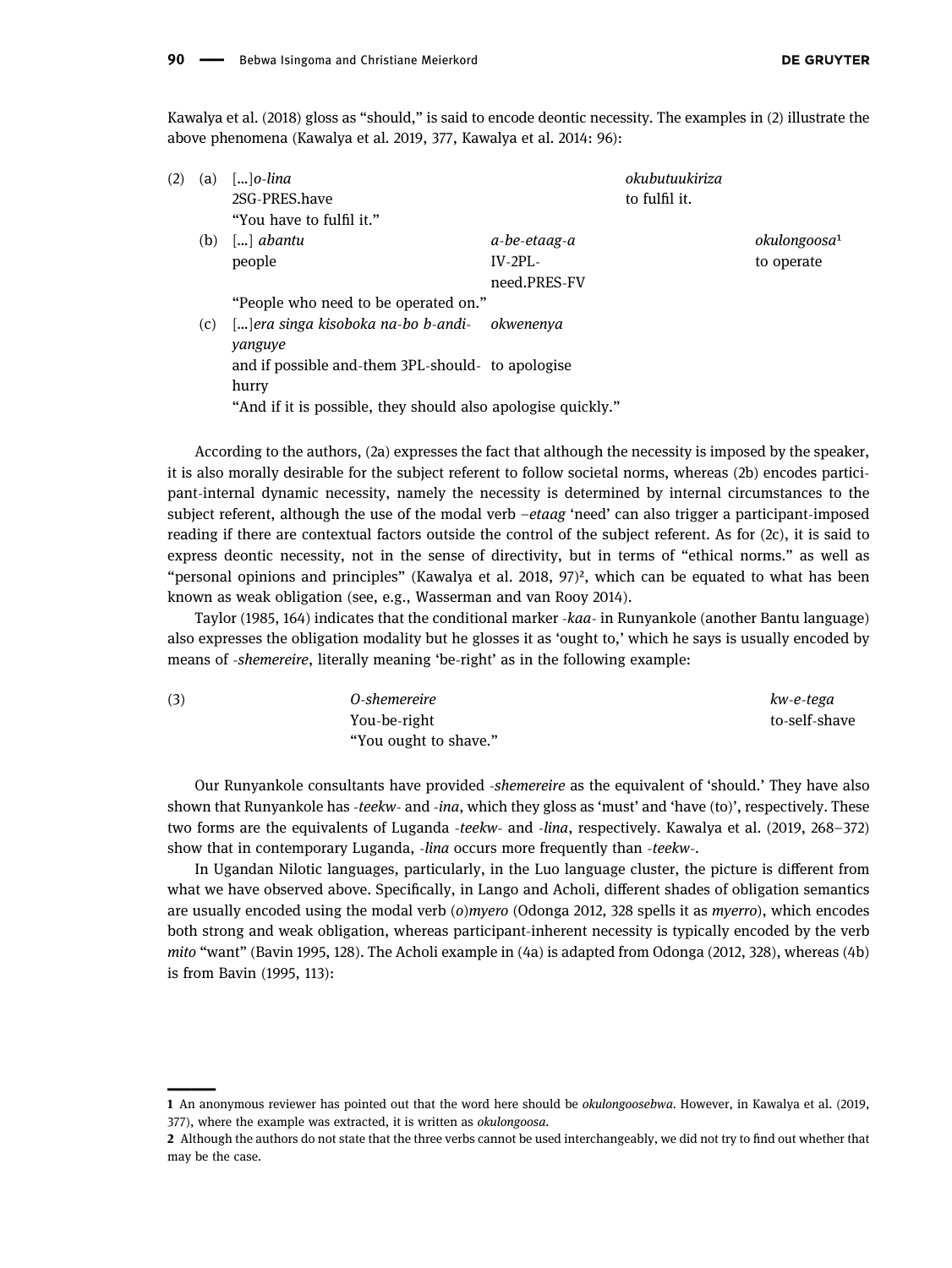| (4) | (a) | In myero ociti.<br>You should go |          |
|-----|-----|----------------------------------|----------|
|     |     | "You should go."                 |          |
|     | (b) | Myero                            | a-ngweci |
|     |     | Must                             | 1SG-run  |
|     |     | "I must run."                    |          |

As can be seen from the idiomatic gloss, myero is rendered as "should" in (4a) and as "must" in (4b). What is clearly discerned from the above are the crucial differences between the Nilotic languages and Bantu languages. Although the Bantu languages have several modals they use to encode obligation in its various semantic forms, the Nilotic languages quintessentially have one modal verb (myero), although they can also use mito when encoding participant-inherent necessity.

#### 3.2 Modals of obligation in L2 Englishes

Collins ([2009](#page-18-8)) investigates the use of modals and quasi-modals in world Englishes. He mainly compares Inner Circle Englishes with Outer Circle Englishes. Among Inner Circles, he considers AmE, BrE, Australian English, and New Zealand English, whereas among Outer Circles, he uses Hong Kong English, Indian English, Kenyan English, Philippine English, and Singapore English. Collins ([2009](#page-18-8)) observes that as far as the quasi-modal of obligation have to vs the modal verb must is concerned, the Outer Circle Englishes use have to more than must, with Hong Kong English taking the lead. But, overall, he observes that there is a sharp increase in the use of *have to* across all the varieties of English under consideration in his study. According to him, the exponential use of have to to the detriment of must is premised on the semantics of the two verbs. He states that although "the primary meaning of both have to and must in contemporary English is (strong) deontic necessity…," a crucial difference between the two is that "the former is more commonly objective, the source of the obligation being external to the speaker," whereas the latter is "more commonly subjective, the speaker typically being the source of the obligation" (p. 287). As a result, he states that deontic have to is more attractive than must to contemporary speakers of English because of its "greater objectivity and consequently less overtly authoritarian tone" (p. 287). At the same time, the preference for have to reflects a general trend of quasi-modals rising at the expense of modals in both BrE and AmE as discussed by Mair and Leech ([2006](#page-19-16)). In this respect, Collins' ([2009](#page-18-8), 286) data reveal that Kenyan and Indian English are the most conservative varieties in that they have retained uses of modals more than other varieties. We should also note that, in all varieties of English, there are syntactic contexts where must cannot be used, e.g. in past tense, where a form of have to has to be used instead (cf. Kotze and van Rooy [2020](#page-19-17)).

Collins ([2009](#page-18-8), 288) also reveals that should is as popular as have to in both Inner Circle and Outer Circle Englishes because of its "milder subjectivity and consequently less forceful tone." However, of the two blocs of varieties of English, Outer Circle Englishes have considerably higher frequencies than Inner Circle Englishes. Among the Outer Circle Englishes, Kenyan English shows the least tokens of usage. On the other hand, have got to is generally dispreferred in Outer Circle Englishes with just 150 tokens per million words compared with 268 tokens in Inner Circle Englishes (p. 286). Hong Kong English stands out among the Outer Circle varieties in the usage of have got to.

In his study of Philippine English, Imperial ([2014](#page-18-9)) looks at how speakers of this variety of English use the modal of obligation must and the quasi-modal of obligation have to. Just like Collins ([2009](#page-18-8)), Imperial ([2014](#page-18-9)) also found out that have to was more popular in Philippine English than must. He attributes the decline of *must* and the rise of *have to* to the modality system of Filipino. However, Collins et al. ([2014](#page-18-10)) find that uses of must with deontic meaning nevertheless continue to dominate over those with epistemic meaning in Philippine English as well as in BrE and AmE. On the other hand, Seidel ([2004](#page-19-18)) found out that should was more prevalent in Kenyan English than must. Contrary to the trend taken by the L2 varieties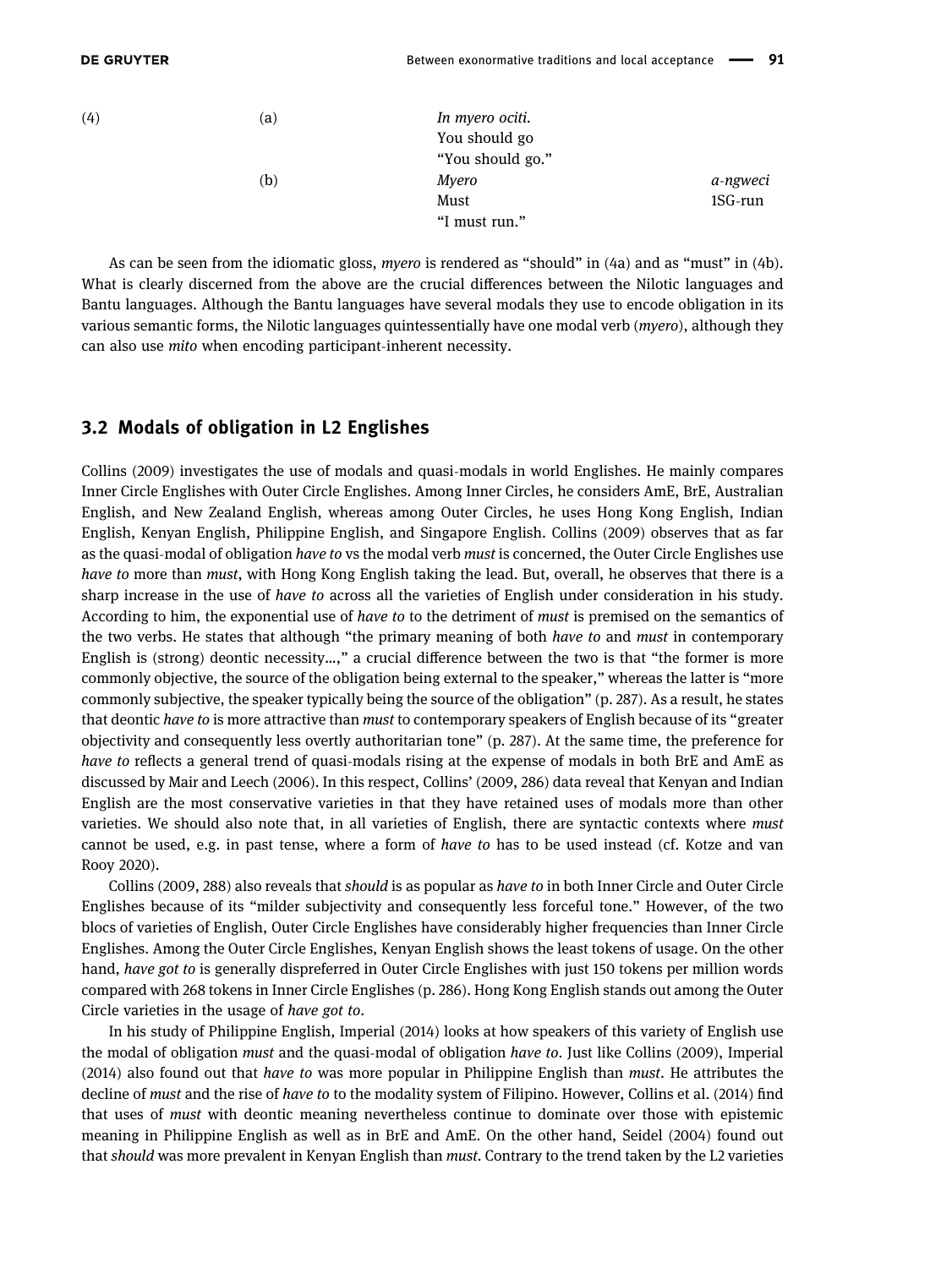of English listed in Collins ([2009](#page-18-8)) and Imperial ([2014](#page-18-9)), van Rooy and Wasserman ([2014](#page-20-4)) have established a different direction taken by Black South African English (BSAfE), where have to has only shown very little increase in usage and this is not statistically significant. However, should has substantially increased in usage but again "below the criterion level for statistical significance" (p. 58), albeit just barely below that level. As in other varieties, must has declined in BSAfE as well, but again below the level of statistical significance. A noticeable and statistically highly significant increase was observed with need to.

# <span id="page-5-1"></span>4 Spatial prepositions

#### <span id="page-5-2"></span>4.1 Spatial prepositions in Uganda's L1s

One property of many locatives (spatial prepositions) in Ugandan languages (both Bantu and non-Bantu) is their polysemous nature. For example Noonan ([1992](#page-19-19), 107) states that the Lango (a Nilotic language) locative  $i$  is used to express stative, allative, or ablative semantics, where English uses different prepositions, for example: at/in (stative), to/into (allative), from (ablative). Likewise, although Ssempuuma ([2019](#page-19-4), 127–8) shows that the Luganda (a Bantu language) locative e is used with both stative and allative semantics, Sternefeld and Sseguya ([2017](#page-19-20)) state that it is also used with ablative semantics. Remarkably, a language such as Lango, for example, will use its polysemous locative  $i$  to express the prepositional relations expressed by the three English prepositions, as follows:

| (5) | $\left( a\right)$ | A-tye                             |             | poto   |        |
|-----|-------------------|-----------------------------------|-------------|--------|--------|
|     |                   | 1SG-be                            | in          | garden |        |
|     |                   | "I am in the garden."             |             |        |        |
|     | (b)               | A-tye                             | a-wot       | Ť      | poto.  |
|     |                   | 1SG-be                            | PROG-go     | to     | garden |
|     |                   | "I am going to the garden."       |             |        |        |
|     | (c)               | A-tye                             | a-dwogo     |        | poto   |
|     |                   | 1SG-be                            | PROG-return | from   | garden |
|     |                   | "I am returning from the garden." |             |        |        |

Rutooro would use the locative ha for all the above relations, whereas Luganda would use the locative ku-. Isingoma ([2012](#page-18-11), 115; [2021,](#page-18-12) 4) observes that such locatives are clearly underspecified in terms of directional properties, namely  $[\pm \text{dir}]$  properties, such that the feature  $[\pm \text{dir}]$  and the activation of  $[\pm \text{dir}]$  or  $[-\text{dir}]$ are induced by the predicate in the clause. Thus, because the verb tye 'be' is not locomotional, the locative  $i$ in (5a) is  $[-dir]$ , but since wot 'go' and dwogo 'return' are locomotional, the locative i in (5b) and (5c) is [ + dir]. In addition, the predicate (or the context) will determine whether the motion is allative or ablative (see also Noonan [1992](#page-19-19)). However, Acholi, which belongs to the same family as Lango, has a special expression it uses in addition to i to encode ablative motion, namely ki, which Blackings ([2009](#page-18-13), 56) renders as "from." Thus, (5c) would be rendered in Acholi as in (6):

<span id="page-5-0"></span>

| (6) | A-tve                             | ka-dwogo    | ki   |    | poto   |
|-----|-----------------------------------|-------------|------|----|--------|
|     | 1SG-be                            | PROG-return | trom | ın | garden |
|     | "I am returning from the garden." |             |      |    |        |

Observably, ki 'from' cannot be used alone. Rather, it must be used coextensively with the locative i. Noonan ([1992](#page-19-19), 171) states that in Lango, a language very close to Acholi, having contiguous locatives or prepositions is the norm and such locative expressions must involve the locative i. However, Lango does not have the locative phrase  $ki$  i 'from.' Thus, unlike in Lango, in Acholi, as far as the ablative motion is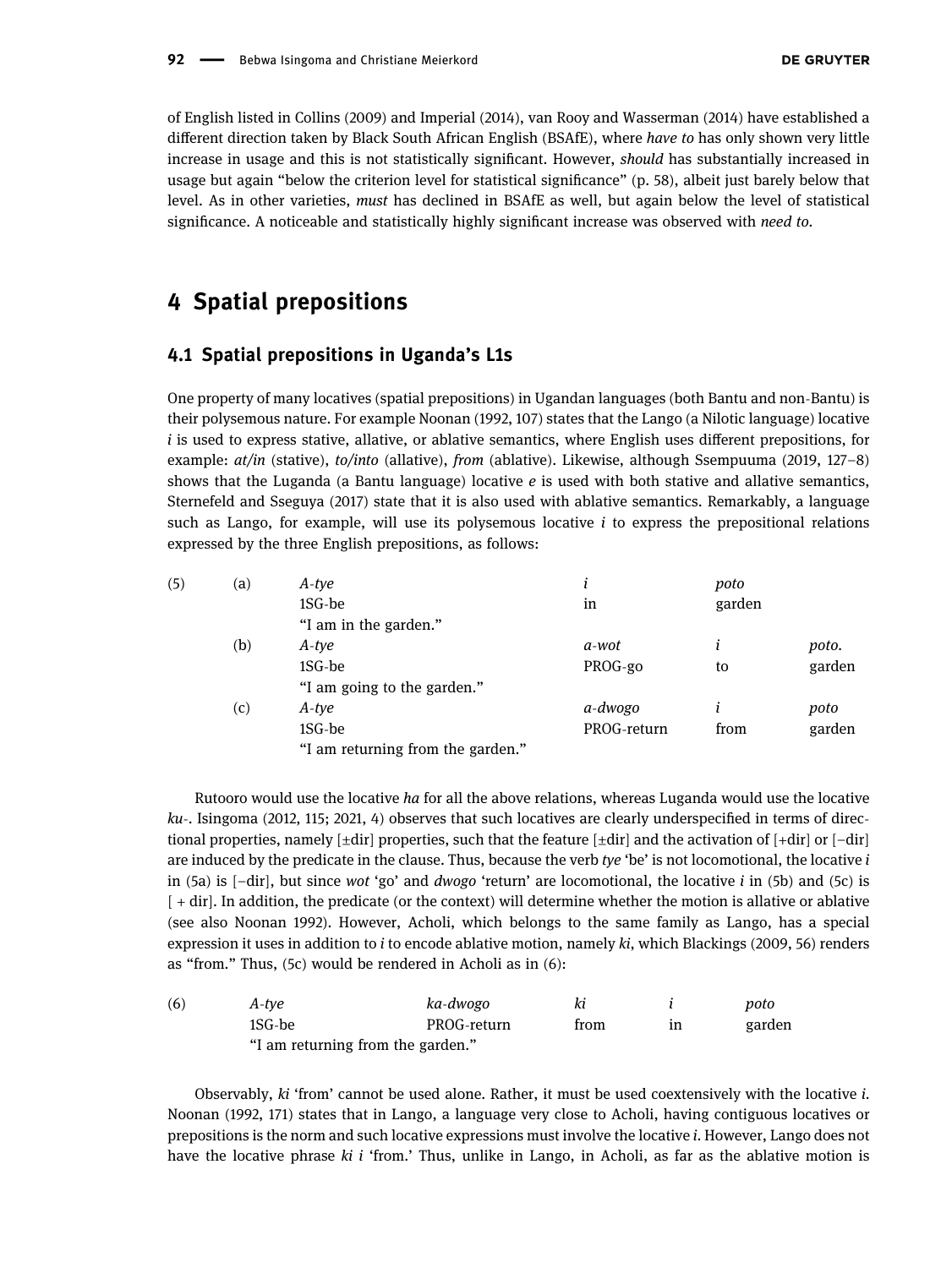concerned, the predicate has no role in determining this relation, because even predicates that are not locomotional are used with the locative phrase  $ki$  i to encode ablative semantics, for example the equivalent of I saw him from the window in Acholi is realised with the locative  $ki$  i as the equivalent of "from." What is more is that, in Acholi, this locative phrase is also used before noun phrases in clauses where ablative semantics seems to be absent, such as in (7).

| (7) | (a) | A-camo                                | ki   |    | restorant       |
|-----|-----|---------------------------------------|------|----|-----------------|
|     |     | 1SG-eat.PAST                          | from | in | restaurant      |
|     |     | Lit. "I ate from a restaurant."       |      |    |                 |
|     |     | "I ate in a restaurant."              |      |    |                 |
|     | (b) | A-kwano                               | ki   |    | Gulu Yunivasti  |
|     |     | 1SG-study.PAST                        | from | in | Gulu University |
|     |     | Lit. "I studied from Gulu University" |      |    |                 |
|     |     | "I studied at Gulu University."       |      |    |                 |

As can be seen in the English idiomatic translations, the sentences above do not have ablative semantics, and in Lango (a very close language to Acholi), they would be rendered with the locative i 'at, in' alone. However, some sections of Acholi speakers say that the renditions with i 'at, in' are also possible (albeit not common) in Acholi. Whether this could be a result of dialectal differences or influence from Lango or gradual language change is not clear to us, and we cannot pursue that in this study.

As mentioned earlier, another important property of Uganda's indigenous languages is the fact that they also express spatial relations using morphologically complex predicates known as verb extensions or derivations. One such prominent verb extension mechanism is known as applicativisation. By way of definition, Isingoma ([2020,](#page-18-14) 31–2) states, "A well-researched verbal extension in Bantu languages, applicativisation adds a participant to the argument structure of a verb (although in some cases it just realigns the arguments). In Rutooro, this is realised by affixing -ir- (or -er-, -r- as phonologically conditioned variants) to the root of the verb" (see also locus classicus works on applicatives, e.g. Baker [1988,](#page-18-15) Mchombo (ed.) [1993](#page-19-21)). Applicatives license a wide range of thematic roles such as benefactive, goal, instrumental, locative (with, e.g. stative, allative, ablative semantics), among others (see also Jerro [2017](#page-18-16) for similar observations in relation to Kinyarwanda). For example, in Rutooro, the three spatial relations above are encoded by means of applicatives in (8):

| (8) | (a) | A-ka-zaan-ir-a                   | omupiira | Kampala |
|-----|-----|----------------------------------|----------|---------|
|     |     | 3SG-PAST-play-APPL-FV            | ball     | Kampala |
|     |     | "He played the ball in Kampala." |          |         |
|     | (b) | A-ka-iruk-ir-a                   | Kampala  |         |
|     |     | 3SG-PAST-flee-APPL-FV            | Kampala  |         |
|     |     | "He fled to Kampala."            |          |         |
|     | (c) | A-ka-ki-twek-er-a                | Kampala  |         |
|     |     | 3SG-PAST-3SG-send-APPL-FV        | Kampala  |         |
|     |     | "He sent it from Kampala."       |          |         |

In (8a), the applicative is obligatory so as to indicate the location where the playing took place. If it is omitted and the location is maintained, the sentence becomes ungrammatical. The interpretation is that the applicative encodes the meaning of what the English preposition "in" would encode. Likewise, in (8b), the applicative provides the meaning encoded by "to"(that is the allative or goal semantics), and in (8c), it is the ablative (source) semantics that is realised by the applicative. It should be noted that the choice of whether to use a locative expression or a locative applicative or both is contingent upon several semantic and syntactic factors, which we cannot pursue here.

What this section tells us is that spatial relations are encoded in Ugandan L1s differently from how they are encoded in English. In addition to the polysemous nature of locatives in Uganda's indigenous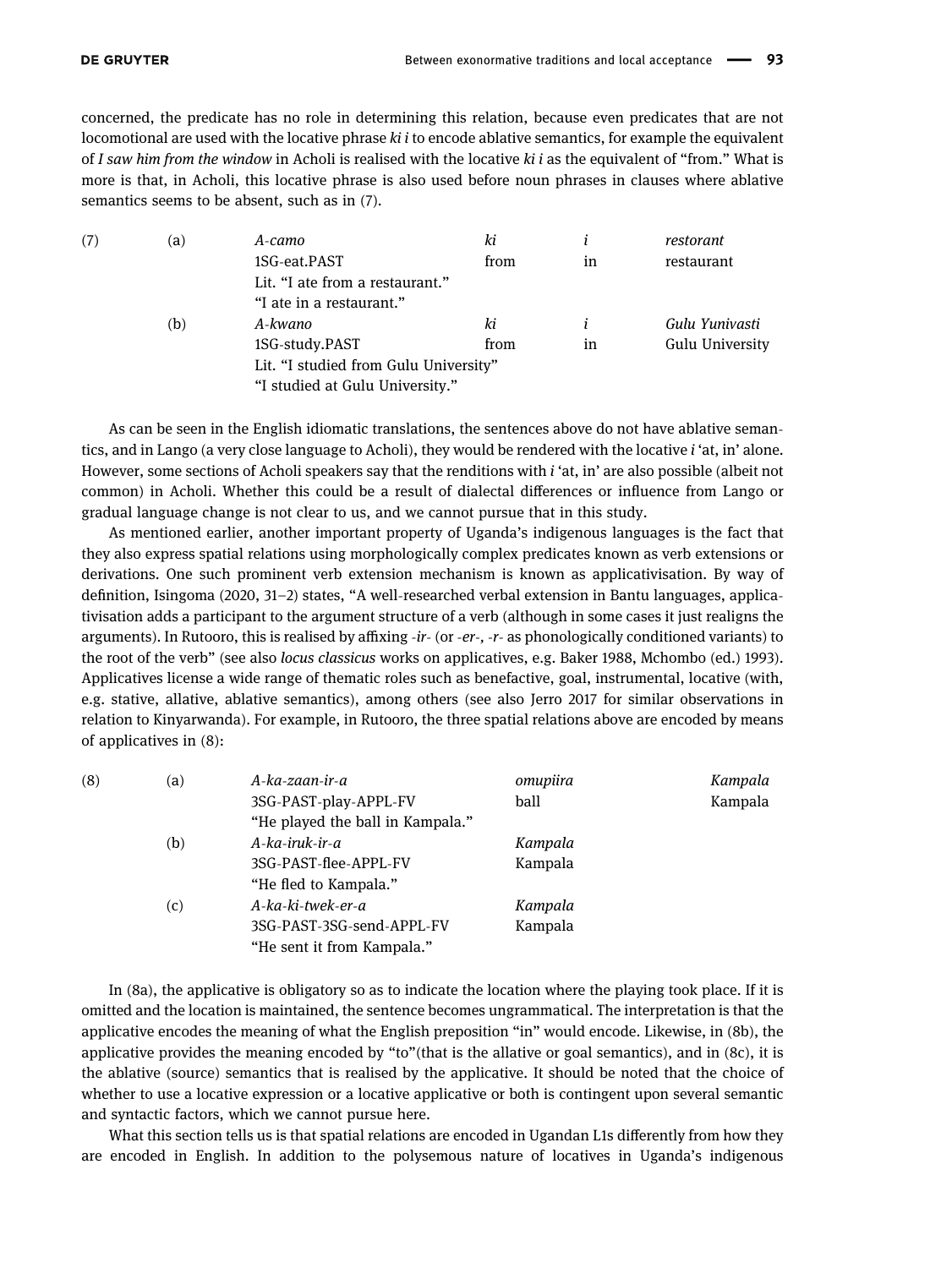languages, the fact that there is also applicativisation, equally characterised by polysemy, as well as idiosyncratic uses of some locative phrases, for example ki i 'from' in Acholi, points to possible interlanguage and ultimately nativisation or even endonormativity. Already, Schmied ([2004,](#page-19-8) 930) points out that "besides analogy, interference from African languages is possible, since their prepositional system is relatively simple and thus polysemous."

#### 4.2 Spatial prepositions in L2 Englishes

<span id="page-7-0"></span>

Research into how L2 Englishes use prepositions (e.g. Jibril [1991](#page-18-17), Mwangi [2004,](#page-19-22) Ssempuuma [2019](#page-19-4), among others) reveals notable divergences between L1 and L2 Englishes (even though there are substantial convergences as well). For example Jibril ([1991](#page-18-17)) highlights the pervasive non-distinction between the spatial prepositions on and in among Hausa speakers of Nigerian English and attributes this to the fact that Hausa uses one particle, that is  $-a$ , to mean both *on* and *in*. This echoes Schmied's ([2004](#page-19-8)) observation, already mentioned above, as regards the polysemous nature of locatives/prepositions in African languages and the resultant interference from these languages in the Englishes spoken in Africa.

In fact, Schmied ([2004](#page-19-8), 934) also mentions the role of analogy in the departures observable among East Africans, where phrases such as at Nairobi are common, despite the fact that Nairobi is not "a point in a global perspective."<sup>3</sup> Similarly, Schmied ([2004](#page-19-8), [2017](#page-19-23)) notes the use of in instead of into is also because of analogy (e.g. as in  $\lceil ... \rceil$ many people are just coming in the country [Schmied [2004](#page-19-8), 935]). A similar observation is made by Mwangi ([2004](#page-19-22), 27–8) as regards Kenyan English, where a distinction between in and to as well as on and onto is sometimes not followed and Kenyans would use in instead of to and on instead of onto, thereby blurring the distinction between the locational and directional semantics encoded by locational in and on and directional to and onto.

In addition to analogy and substrate influence, Takan ([2013](#page-20-0)) argues that there are other two routes that Cameroonians use in the adoption of idiosyncratic usage of spatial prepositions in English, which also involves similar departures to those observed in Kenyan English or East African English. Takan ([2013](#page-20-0)) mentions "logicalisation" and linguistic nationalism. He defines "logicalisation" as "a strategy used by speakers of a language to unconsciously "rectify" features that could be considered irregular, odd or abnormal in terms of the general patterning of the language" (p. 27). Thus, Cameroonians would use in a bus instead of on a bus to "rectify" or simply regularise what they see as anomalousness in standardised BrE and AmE. But one could observe here that this "logicalisation" may not be detached from the different dimensions covered by analogy or regularisation in language development (see Ellis [1994](#page-18-18) and Meierkord [2004](#page-19-24) for discussions of regularisation). As for linguistic nationalism, Takan ([2013,](#page-20-0) 28) explains that this manifests itself as a way of indirectly refusing linguistic "westernisation," where local norms are promoted. He states that "even Cameroonians who have attained a high level of education are often observed to resist speaking or, at times, writing StE." This, he says, borders on endonormative stabilisation as proposed by Schneider ([2007](#page-19-1)). However, one could state that this resistance may not be a result of deliberate efforts; rather, it might be linked to regularisation, where local forms are seen as more "logical" than given "illogical" BrE/AmE forms.

Although there has been sporadic mention of the peculiar use of spatial prepositions in UgE (namely Isingoma [2014](#page-18-4) and Nassenstein [2016](#page-19-6)), it is Ssempuuma ([2019](#page-19-4)) who delineates this aspect of UgE. In the three studies above, there is a revelation about the peculiar use of from in UgE  $(9)$ , a feature not reported in any other variety of English (to our knowledge):

<sup>3</sup> However, an anonymous reviewer has pointed out that this is not very common in everyday English (save in the legal context), as it, for example, does not occur in the spoken component of ICE-K, where instead in Kenya occurs 74 times.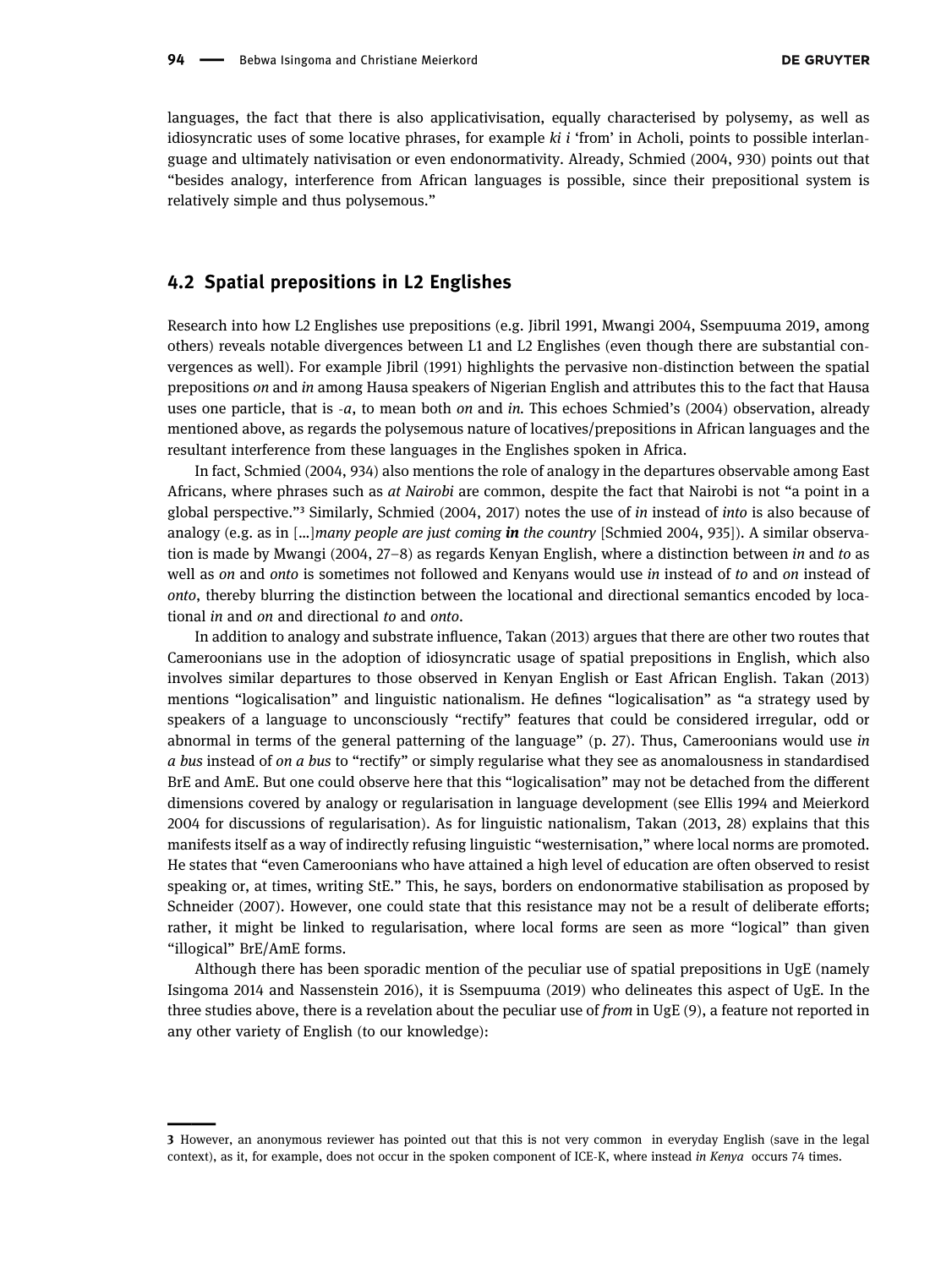- (9) (a) The Kenyans studying from the two universities are… (Isingoma [2014](#page-18-4), 53)
	- (b) Where will we watch the match from? (Nassenstein [2016](#page-19-6), 409)
	- (c) We used to pray from the chaplaincy of Mulago hospital. (Ssempuuma [2019](#page-19-4), 193)

As can be seen, BrE and AmE would use at or zero preposition where UgE uses from, namely UgE uses from to encode stative location, as opposed to ablative location. Both Isingoma ([2014](#page-18-4)) and Ssempuuma ([2019](#page-19-4)) do not explicitly account for this special use of from, whereas Nassenstein ([2016,](#page-19-6) 408–9) attributes it to the polysemous locative applicative in Bantu languages described in Section [4.1.](#page-2-0) However, because of the different realisations of the locative systems of Ugandan L1s (see Section [4.1](#page-2-0)), it appears that there is more than the applicative phenomenon behind this usage, or there appears to be something completely different from applicativisation as the crucial factor that influences this usage, as will be discussed in Section [7.](#page-5-0)

# 5 Data and methodology

#### 5.1 Data collection and participants

The use of modals of obligation and of spatial prepositions in UgE has been investigated on the basis of authentic conversational data. The data set comprises a total of 120 transcripts of semi-structured discussions (resulting from a transcription of 20 min each of a total of 120 h of conversations, of which 40 were collected in each of the three locations below) totalling 40 h, which were subsequently analysed. All discussions involve at least three speakers of diverse L1s and were recorded with year six secondary school and university students as well as professionals (ranging from hair dressers and seamstresses to mobile money agents and sales representatives)<sup>4</sup> in Gulu, Kampala, and Mbarara. These locations were chosen for the fact that the likelihood of an influence of the English of Luganda L1 speakers on the Englishes of speakers with other L1s differs across the three. In Kampala and Mbarara, the selected schools and universities have, because of their prestige, sizeable intakes of pupils/students with Nilotic (and Central Sudanic) as well as Bantu L1s. By contrast, Bantu-speaking students hardly ever enrol in boarding schools or universities in the Gulu area, because prestigious institutions exist closer to their home areas. Hence, direct influence from regular interaction with Bantu L1 speakers is unlikely here. Similarly, work migration tends to be into the more affluent (and for a long time less restive) Bantu-speaking, Central and Western regions of the country rather than into the Nilotic North (Gulu). The distribution of speakers across the various Ugandan L1s and the respective language families is summarised in [Table 1](#page-9-0).

One third of the speakers were secondary students attending year six, aged 18 and 19, the second third were university students, and the final third professionals. The data have a slight bias towards male speakers, who make up 101 versus only 82 female participants.

#### 5.2 Data analysis

<span id="page-8-0"></span>

After the raw conversational data had been transcribed and annotated, following the International Corpus of English (ICE) procedures, it was investigated using WordSmith Tools. The data were subsequently searched for the individual modals of obligation (have to, have got to, should, may, might, must, need to,

<sup>4</sup> The professionals had finished at least secondary education, whereas many had also ventured into or even completed tertiary education. The main difference between them and the secondary school and university students is that they are no longer under the constant influence of prescriptive attitudes of the formal education institutions.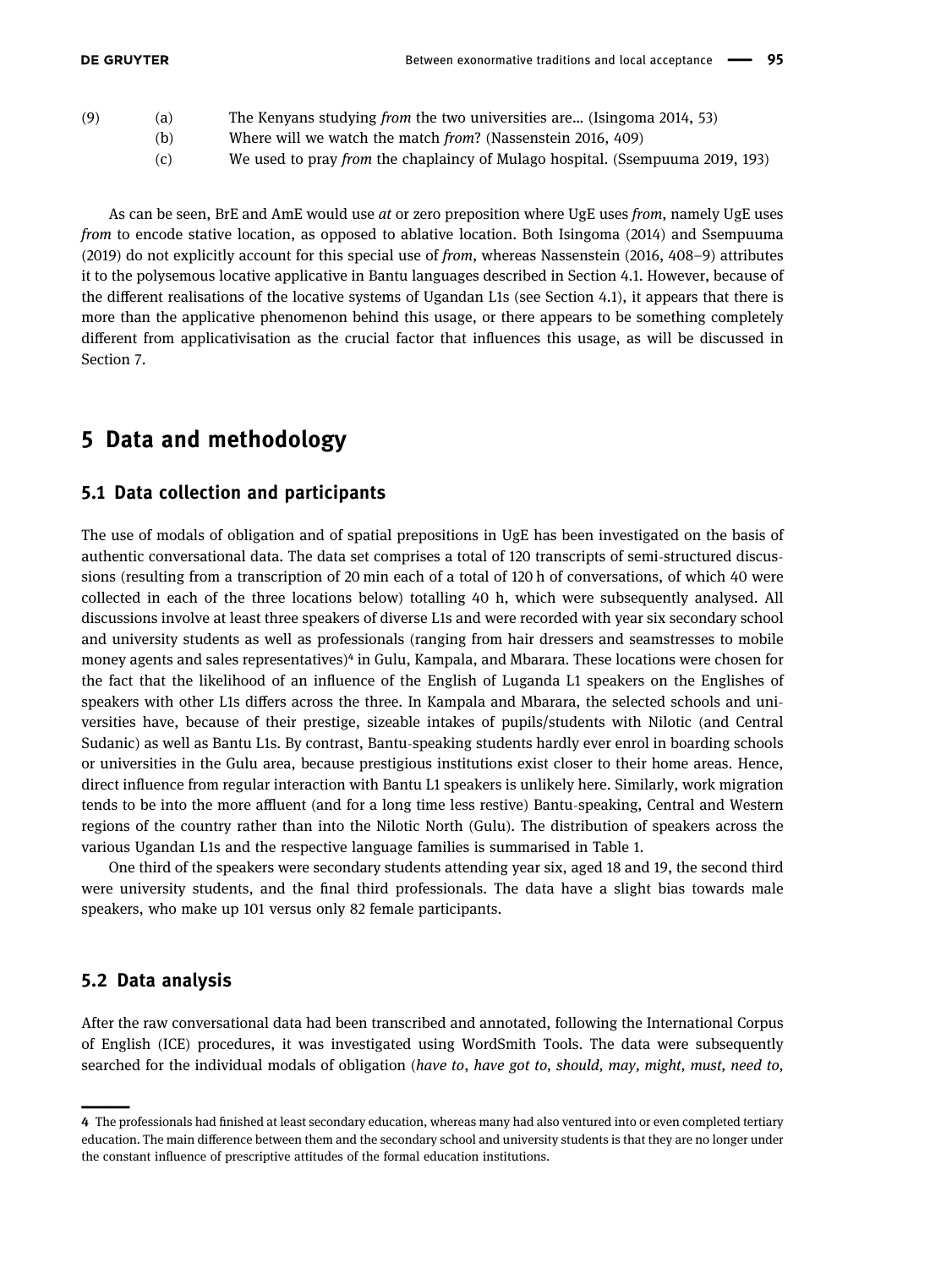| Language family | Language                     | Speakers (183) |                |                |  |
|-----------------|------------------------------|----------------|----------------|----------------|--|
|                 |                              | Gulu           | Kampala        | <b>Mbarara</b> |  |
| <b>Bantu</b>    | Luganda                      | $\overline{2}$ | 46             | 10             |  |
|                 | Lunyole                      | $\pmb{0}$      | $\mathbf{1}$   | $\mathbf 0$    |  |
|                 | Lusaamiat                    | 1              | 1              | $\mathbf{1}$   |  |
|                 | Lusoga                       | $\mathbf 0$    | $\mathbf 0$    | 1              |  |
|                 | Rufumbira                    | 0              | $\mathbf 0$    | $\mathbf{1}$   |  |
|                 | Rukiga                       | $\mathbf 0$    | $\mathbf 0$    | 8              |  |
|                 | Rukonzo                      | $\pmb{0}$      | $\pmb{0}$      | $\overline{2}$ |  |
|                 | Runyakitara                  | $\pmb{0}$      | 1              | $\mathbf 0$    |  |
|                 | Runyankole                   | $\pmb{0}$      | 6              | 23             |  |
|                 | Runyarwanda                  | $\mathbf 0$    | 1              | $\mathbf 0$    |  |
|                 | Rutoorot                     | $\mathbf{1}$   | $\overline{2}$ | 4              |  |
|                 | Rwamba                       | $\pmb{0}$      | $\mathbf 0$    | $\mathbf{1}$   |  |
|                 | <b>Bantu per location</b>    | 4              | 58             | 51             |  |
|                 | total Bantu                  | 111            |                |                |  |
| <b>Nilotic</b>  | Acholit                      | 23             | $\overline{2}$ | $\overline{2}$ |  |
|                 | Alur                         | 4              | $\mathbf 0$    | $\mathbf 0$    |  |
|                 | Ateso                        | $\overline{2}$ | 3              | 3              |  |
|                 | Dhopadhola                   | $\mathbf 0$    | 1              | $\mathbf 0$    |  |
|                 | Kumam                        | $\mathbf 0$    | $\mathbf 0$    | 1              |  |
|                 | Lango                        | 6              | 1              | 3              |  |
|                 | Luo                          | 13             | $\mathbf 0$    | $\mathbf 0$    |  |
|                 | Ng'arimojong                 | $\mathbf{1}$   | $\mathbf 0$    | $\mathbf 0$    |  |
|                 | Nilotic per location         | 49             | $\overline{7}$ | 8              |  |
|                 | total Nilotic                | 62             |                |                |  |
| Central Sudanic | Lugbara                      | 5              | $\pmb{0}$      | $\mathbf 0$    |  |
|                 | Ma'di                        | $\overline{2}$ | $\pmb{0}$      | $\mathbf 0$    |  |
|                 | Central Sudanic per location | $\overline{7}$ | $\mathbf 0$    | $\mathbf 0$    |  |
|                 | total Central Sudanic        | 7              |                |                |  |
|                 | Englishtt                    | $\overline{2}$ | 4              | $\overline{2}$ |  |
|                 | No information available     | 1              |                |                |  |

#### <span id="page-9-0"></span>Table 1: Informants' L1s by language families and per location

† The figures for this/these language(s) include our Ugandan colleagues who were present in various recordings: one Rutooro, one Lusaamia, and two Acholi speakers. As interviewers, they were participants in the recordings at all three locations. Hence, the "Bantu per location" and "Nilotic per location" differ from the total Bantu and Acholi.

†† Individual Ugandan families, particularly those where spouses speak mutually unintelligible L1s, for example Runyankole and Acholi, have shifted to using English as their home language and raise their children in English. This is particularly pronounced in the upper middle class.

ought to, shall, will, and would)<sup>5</sup> and spatial prepositions (at, by, from, in, into, on, onto, and to) in declarative sentences. Hits were then manually assessed and verified as relating to expressions of obligation (epistemic uses were excluded) and spatial relations and then entered into an Excel sheet. In a next step, the individual entries in the Excel sheet were marked for location of recording, speakers' L1 and speakers' occupational status (high school students, university students, professionals). Furthermore, in the case of modals of obligation, findings were coded as regards person and number of the grammatical

<span id="page-9-1"></span>

<sup>5</sup> Although will, shall, and would are primarily used in L1 English to encode various semantics, they are also used to encode obligation (Huddlestone and Pullum [2002,](#page-18-19) Quirk et al. [1985](#page-19-25)). At the same time, Mesthrie and Bhatt ([2008,](#page-19-26) 65) mention may as a polite form of expressing obligation in Indian English, whereas the eWAVE (Kortmann et al. [2020](#page-19-27)) mentions, generally, the nonstandard use of modals for politeness reasons in L2 Englishes.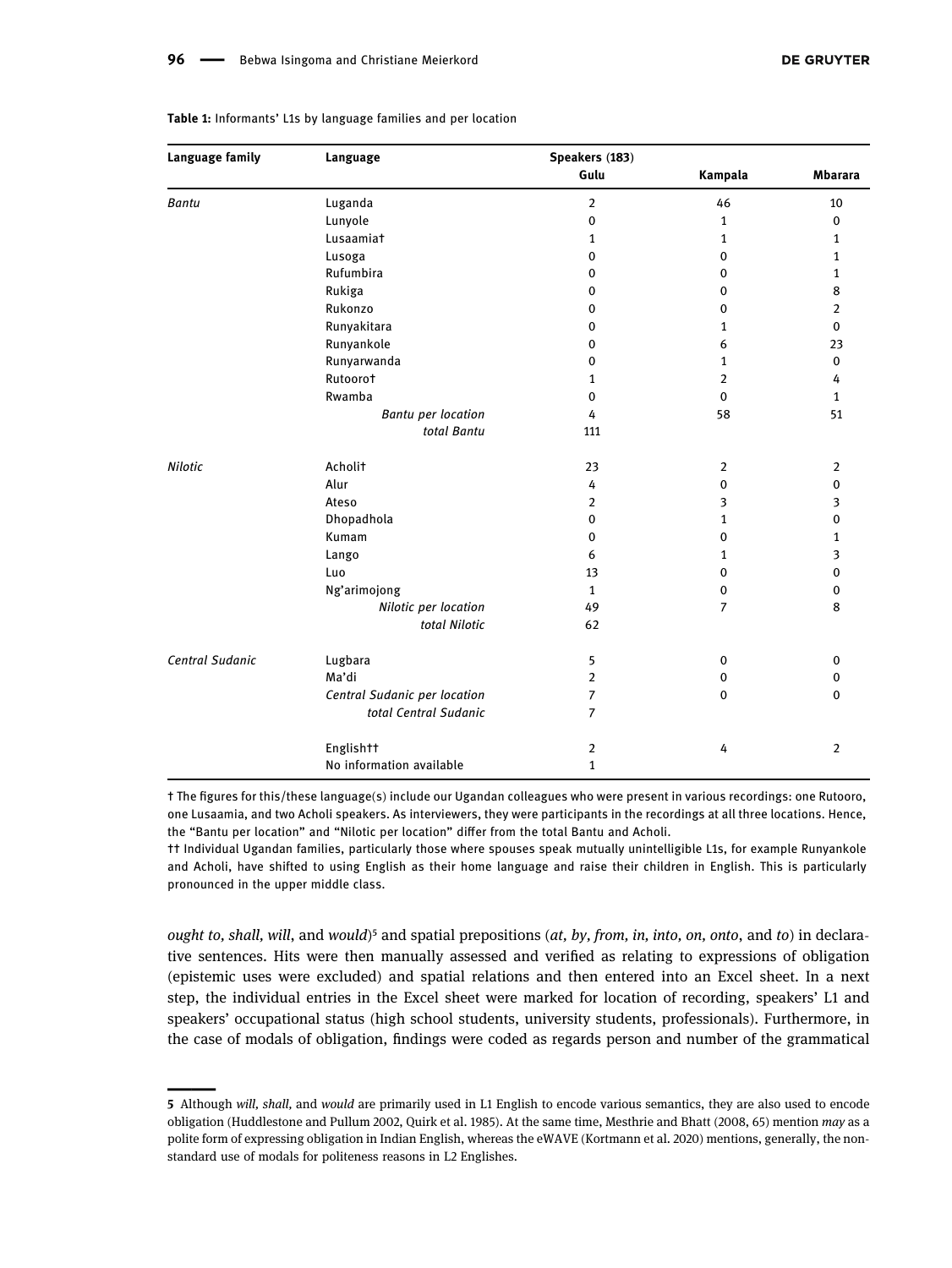|         | have to    | must      | need to    | shall     | should  |
|---------|------------|-----------|------------|-----------|---------|
| Gulu    | 124        | 19        | 42         | 0         | 82      |
|         | $(46.4\%)$ | $(7.1\%)$ | $(15.7\%)$ | (0%)      | (30.7%) |
| Kampala | 162        | 18        | 23         | 4         | 69      |
|         | (58.7%)    | $(6.5\%)$ | $(8.3\%)$  | $(1.4\%)$ | (25%)   |
| Mbarara | 156        | 24        | 37         |           | 46      |
|         | $(57.8\%)$ | $(8.9\%)$ | (13.7%)    | $(2.6\%)$ | (17%)   |

<span id="page-10-0"></span>Table 2: Modals of obligation by location

subject, animacy of the direct object, and declarative sentence type (positive versus negative). Prepositions were coded as regards scope (point, movement away, and movement towards an object), animacy of the agent, and potential non-standard uses with standardised BrE serving as the exonormative reference variety. Where assessments could not be clearly made, the entry was coded as "unclear."

# 6 Results

This section reports on those results that yielded clear influence of one of the independent variables mentioned just above. In case no influence was visible from the results of our analyses, that is for the grammatical variable potentially affecting uses of modals of obligation and spatial prepositions, results are not discussed here.

#### 6.1 Modals of obligation

In total, 813 tokens of modals of obligation were found in the data. These fell under the modals have to  $(n = 1, 2)$ 442; 54.4%), should (n = 197; 24.2%), need to (n = 102; 12.5%), must (n = 61; 7.5%), and shall (n = 11; 1.4%). The modals have got to, may, might, ought to, will, and would were not observed in the data with obligation semantics. Apparently, just like other L2 varieties of English, UgE speakers make use of a restricted set of those modals of obligation that English makes, generally, available. Examples (10) to (13) illustrate their uses in the data (note that in these examples, bold print has been added to highlight the individual modals and quasi-modals):

- $(10)$  Because sometimes it's the rainy season and you **have to** go to the garden and then you also have to be at school.
- (11) I should make sure I have a public address system.
- $(12)$  But for them, when an elder is talking to you, you **need to** at least humble yourself and kneel down, you know.
- (13) But same, we **must** work hard so that we improve lifestyles of people  $(\ldots)$  yes.

Across the three data collection locations, their use was distributed as captured in [Table 2](#page-10-0) and [Figure 1](#page-11-0):

Although the overall preference of have to to express obligation can be observed in all three locations of data collection, there is a considerably lower amount of this item in the Gulu data, where, at the same time, should and need to have higher frequencies than in the other two locations. As such, Uganda follows the trend of all other Englishes worldwide, in that the semi-modals are preferred over the modals. However, the differences between the three locations are not statistically significant ( $p = 0.288$ ,  $\chi^2 = 9.68$ , df = 8).

Although the three locations differ as regards the dominant L1 spoken in any of them (with the Nilotic language Acholi being the dominant one in Gulu and the Bantu languages Luganda and Runyankole dominating in Kampala and Mbarara, respectively), informants generally had mixed L1 background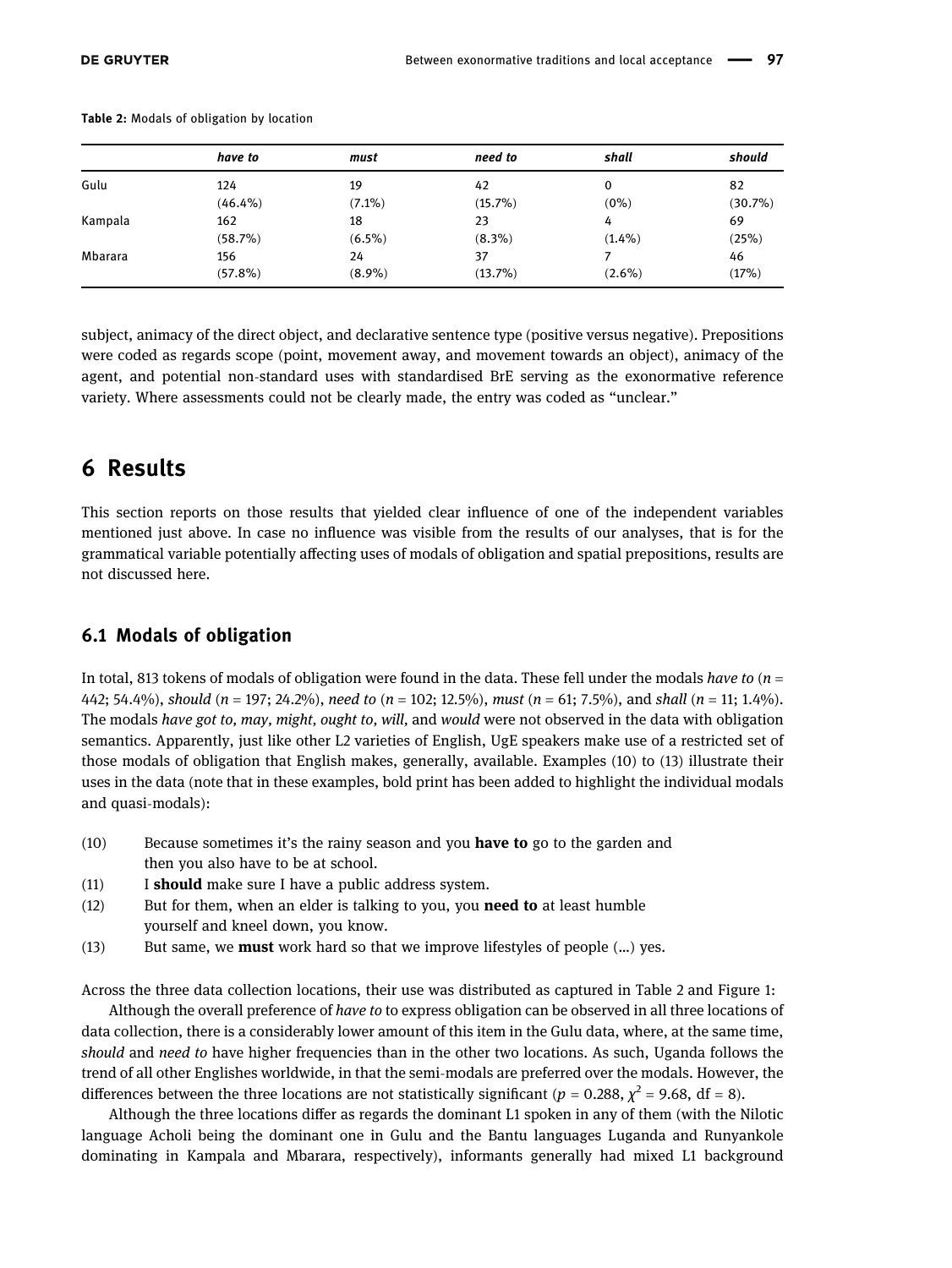<span id="page-11-0"></span>



because of migration. Furthermore, the few speakers of Central Sudanic L1s cannot be adequately catered for in a discussion of the localities. [Table 3](#page-11-1) and [Figure 2](#page-12-0), therefore, differentiate between the language groups captured in our data.

As [Figure 2](#page-12-0) reveals, there is a considerable and statistically significant ( $p = 0.021$ ,  $\chi^2 = 18.04$ , df = 8) difference between the Nilotic, the Central Sudanic, and the Bantu speakers, with Nilotic speakers having a considerably smaller share of have to and larger shares of both need to and must. The amount of raw data on which [Figure 2](#page-12-0) relies differs from that used for the locations captured in [Figure 1](#page-11-0), because a number of speakers had not clearly stated their L1 or were not able to single out one such language because of their bilingualism. Also, individuals who had stated English as their L1 were not included in these calculations, for obvious reasons. However, the behaviour of speakers with Nilotic L1s captured by the numbers and percentages in [Figure 2](#page-12-0) closely matches the one of the location in which they are typically encountered, Gulu, as visualised in [Figure 1](#page-11-0). Similarly, the Bantu speakers' behaviour seen in [Figure 2](#page-12-0) is similar to that in both Kampala and Mbarara, where Bantu speakers are the dominant ethnic group.

In addition to location and L1 background, speakers' uses of the various modals also differ depending on their occupational status as either secondary or tertiary students or professionals. As is visible from [Table 4](#page-12-1) and [Figure 3,](#page-13-0) there is no clear overall trend but two noticeably, seemingly unrelated, differences. On the one hand, university students have considerably higher shares of must and lower shares of should, in

|                 | have to    | must      | need to    | shall     | should     |
|-----------------|------------|-----------|------------|-----------|------------|
| Bantu           | 247        | 29        | 53         |           | 98         |
|                 | $(57.2\%)$ | $(6.7\%)$ | $(12.3\%)$ | $(1.2\%)$ | (22.7%)    |
| Central Sudanic | 22         |           |            | 0         | 9          |
|                 | $(64.7\%)$ | $(5.9\%)$ | $(2.9\%)$  | $(0\%)$   | $(26.5\%)$ |
| Nilotic         | 112        | 24        | 46         | 0         | 67         |
|                 | (45%)      | $(9.6\%)$ | $(18.5\%)$ | $(0\%)$   | $(26.9\%)$ |

<span id="page-11-1"></span>Table 3: Modals of obligation by informants' language family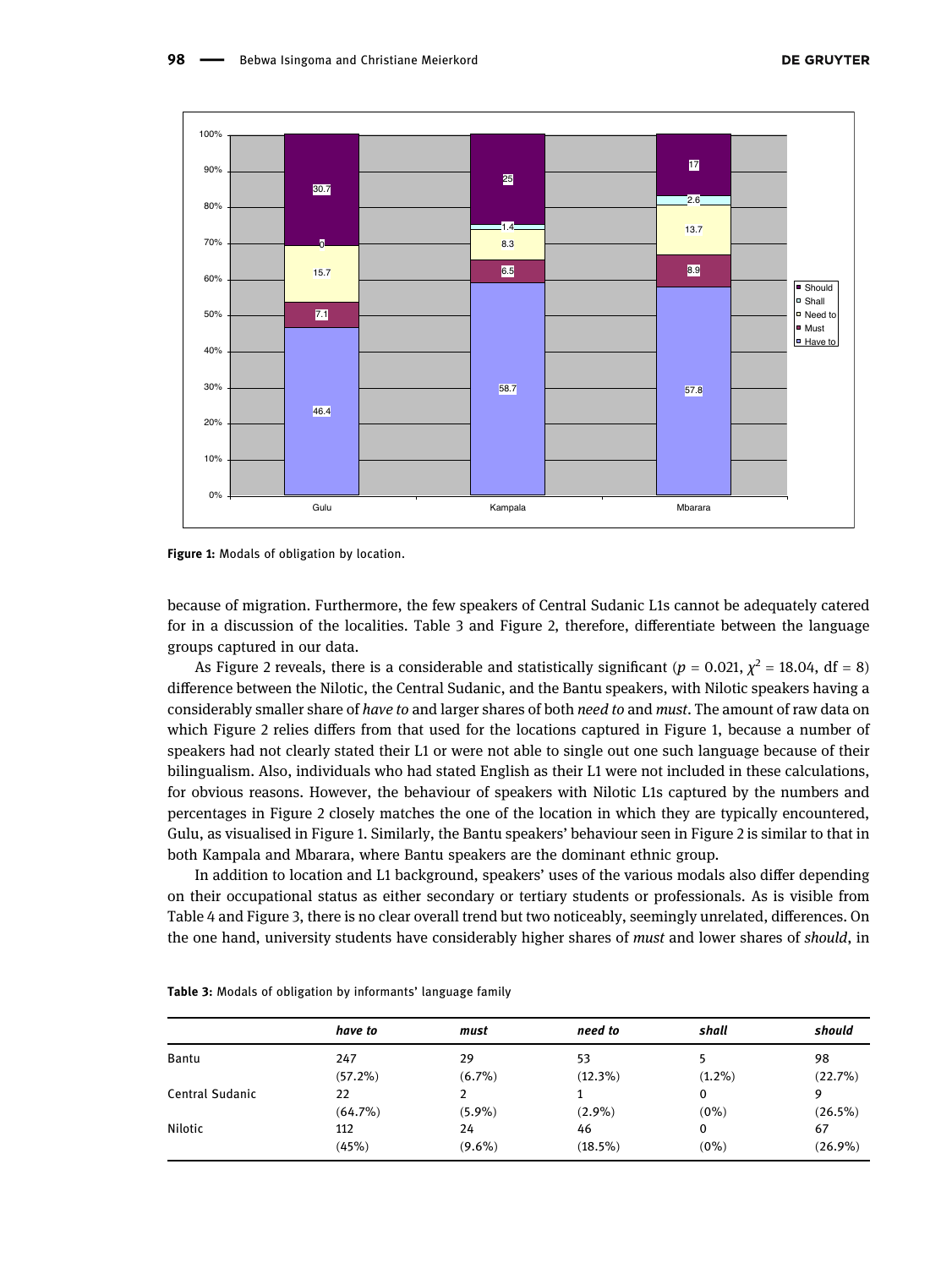<span id="page-12-0"></span>

Figure 2: Modals of obligation by informants' language family.

comparison to both the secondary school students and the professionals. Together with the professionals, their uses of need to considerably exceed that of the secondary school students. These differences, however, are not statistically significant ( $p = 0.099$ ,  $\chi^2 = 13.39$ , df = 8).

#### 6.2 Spatial prepositions

The analyses of expressions of spatial relations focused on the prepositions  $at$ , by, from, in, into, on, onto, and to. In declining frequency, these were observed in the data as summarised in [Table 5,](#page-13-1) mostly with a semantics that matches that of standardised BrE.

As [Table 5](#page-13-1) shows, the most frequent preposition is in, followed by to, at, and from, whereas onto was not observed in the data at all. Overall, the table documents that the speakers overwhelmingly used the individual prepositions with their standard BrE semantics. Although to and in are the prepositions with the highest (>95%) shares of standard uses, *at* and *into* have shares between 95 and 90%, and the most notable non-standard uses can be observed with on and from.

|              | have to    | must       | need to    | shall     | should     |
|--------------|------------|------------|------------|-----------|------------|
| School       | 122        | 17         | 19         | ີ         | 64         |
|              | $(54.2\%)$ | $(7.6\%)$  | $(8.4\%)$  | $(1.3\%)$ | $(28.4\%)$ |
| University   | 146        | 27         | 35         | 4         | 52         |
|              | $(55.3\%)$ | $(10.2\%)$ | $(13.3\%)$ | $(1.5\%)$ | $(19.7\%)$ |
| Professional | 174        | 17         | 48         | 4         | 81         |
|              | (53.7%)    | $(5.2\%)$  | $(14.8\%)$ | $(1.2\%)$ | (25%)      |

<span id="page-12-1"></span>Table 4: Modals of obligation by informants' professional status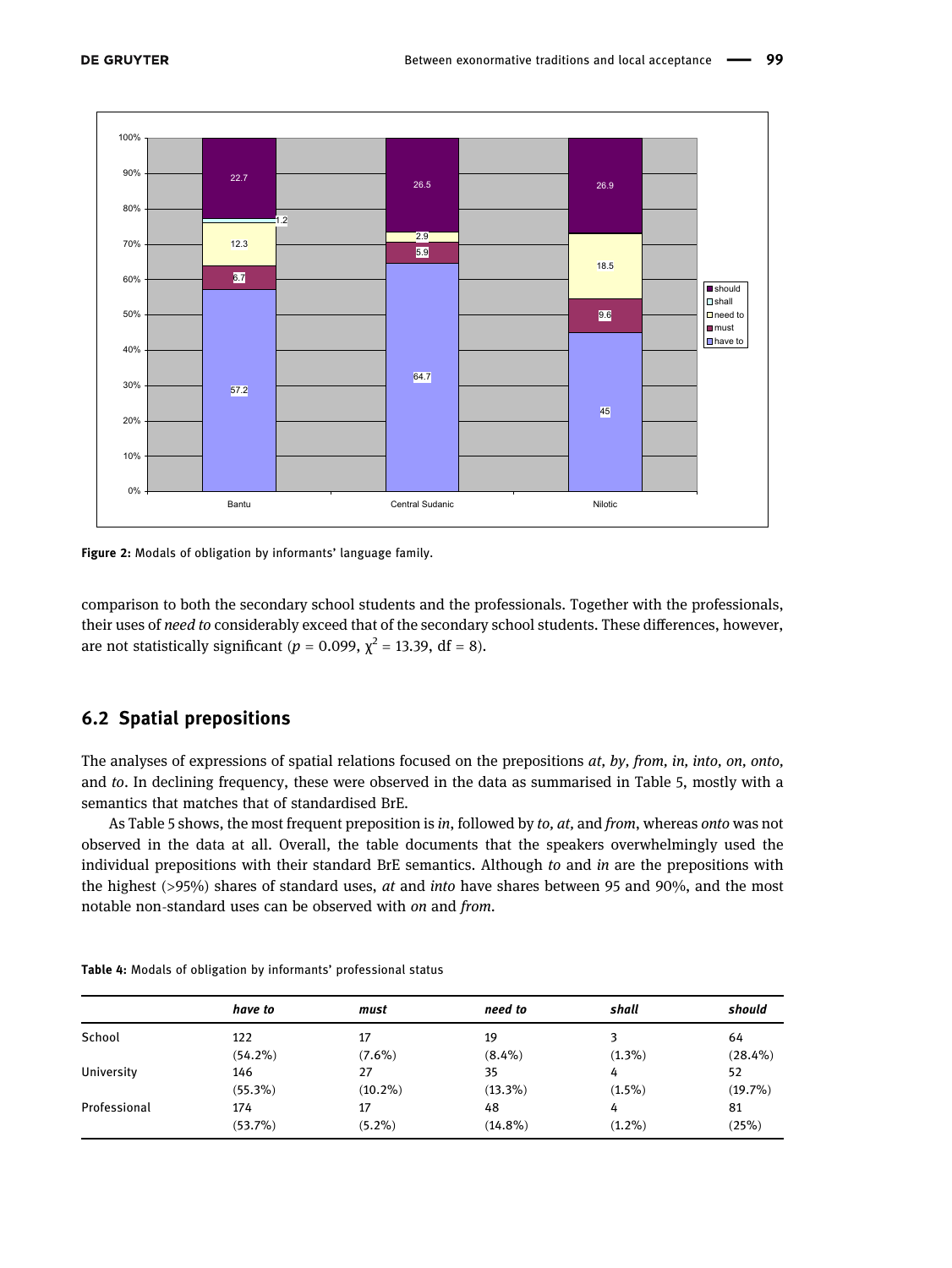<span id="page-13-0"></span>

Figure 3: Modals of obligation by informants' professional status.

This differs from the rank list of prepositions that Mindt and Weber ([1989](#page-19-28), 233) established for the frequencies in the London-Oslo-Bergen (LOB) corpus. Although their list does not differentiate between spatial and temporal prepositions, in and to occupy the first and second position in both their and our analysis. Mindt and Weber's ([1989](#page-19-28)) list also includes of, for, with, and as, which in their full list occupy ranks one, four, five, and ten, respectively. The rankings here refer to those that emerge when of, for, with, and *as* are deleted from their list to arrive at a ranking that only includes prepositions that can have a spatial semantics. Crucially, there is a clear difference as regards  $at$ , which is third in our data but fifth in their list for the LOB. At the same time, on is fifth in our data but third in the LOB. Furthermore, from, which occupies the fourth rank in our data, is ranked at six in the LOB frequencies. In sum, these latter differences point towards nativisation as regards the preferences for individual prepositions, namely *at*, *on*, and *from*, in UgE.

In a next step, the non-standard uses of the prepositions were assessed as regards precisely which standard BrE uses the speakers had replaced. The comparison was made with BrE as this is the historical and still current reference variety in Uganda. Although the low overall amounts on non-standard uses of

|                   | in    | to    | at    | from  | on    | Into  | bν    |
|-------------------|-------|-------|-------|-------|-------|-------|-------|
| Total uses        | 737   | 351   | 239   | 221   | 56    | 12    |       |
| Standard uses     | 711   | 345   | 225   | 191   | 49    | 11    |       |
|                   | 96.5% | 98.3% | 94.1% | 86.4% | 87.5% | 91.7% | 100%  |
| Non-Standard uses | 26    | 6     | 14    | 30    |       |       | 0     |
|                   | 3.5%  | 1.7%  | 5.9%  | 13.6% | 12.5% | 8.3%  | $0\%$ |

<span id="page-13-1"></span>Table 5: Standard and non-standard uses of spatial prepositions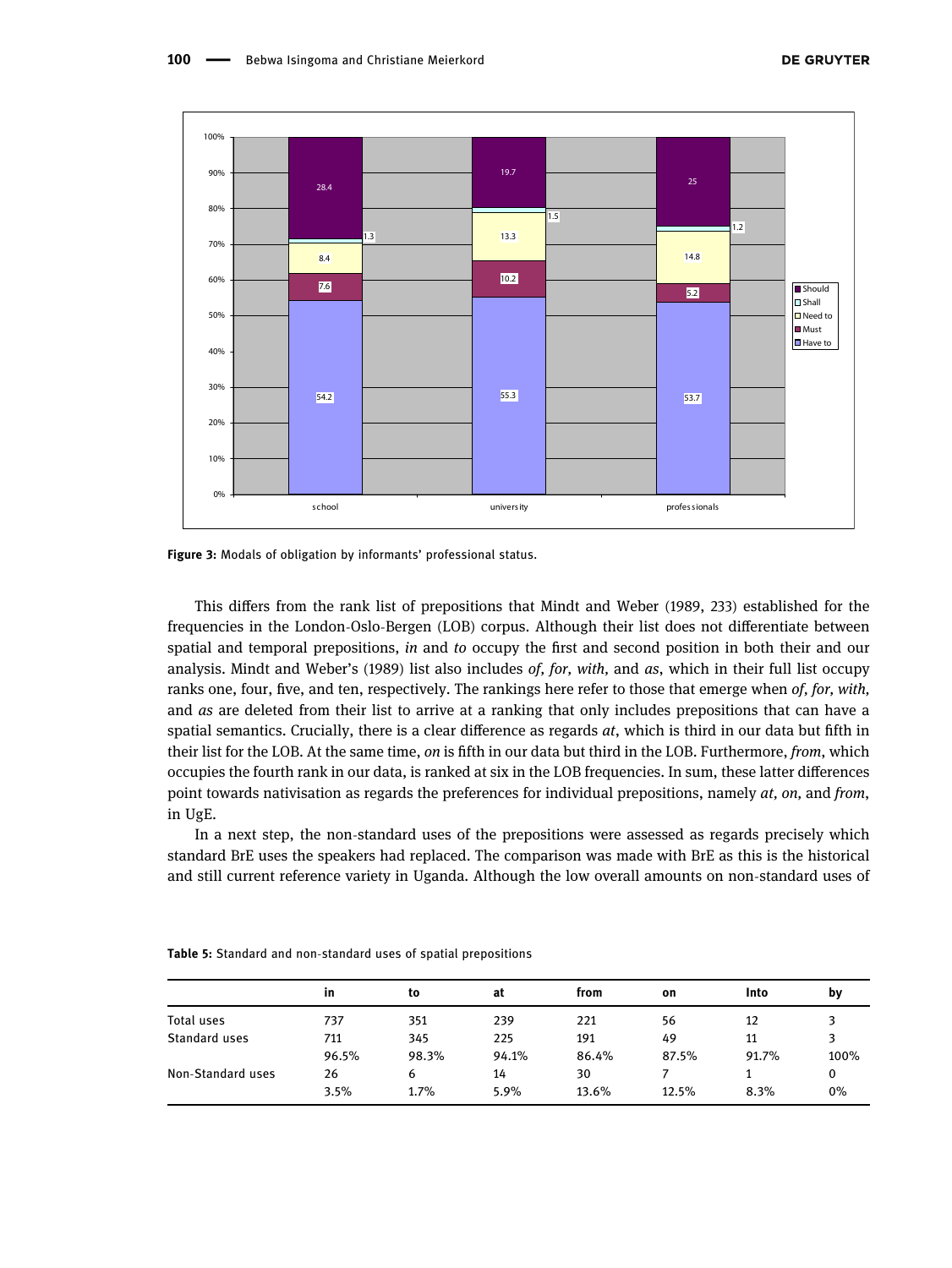into, on, and to did not lend these prepositions to a meaningful investigation in this respect, the following trends can be summarised for the other prepositions:<sup>6</sup>

at tends to replace zero prepositions  $(4)$ , in  $(4)$  and to  $(3)$ , for example:

- (14) but my wife when I reach at home, she's annoyed in some times (Mbarara, Runyankole)
- (15) and there the fruits they get at their villages. (Kampala, Luganda)
- (16) We always goes outside at the beach. (Gulu, Lango) from tends to replace zero prepositions  $(21)$ , and  $at(5)$
- (17) But I also pray from home. (Gulu, Acholi)
- (18) You grew up from somewhere else. I grew up from the Central region. (Gulu,Lusamia) in tends to replace  $at$  (12), into (5), on (4), and to (4)
- (19) And is she in Gulu University as well or somewhere else? (Gulu, Acholi)
- (20) even when you give birth to a child and bring the child in a certain environment, the child is likely to adopt. (Kampala, Lango)
- (21) But it was what was what matters in campus is now much intake they can actually handle. (Mbarara, Luganda)
- (22) It has it has eroded away culture especially for people who just come in Kampala. (Kampala, Luganda)

Consistent patterns can, thus, be observed for both from and in, bearing in mind that, still, most of their uses in the data are standard. A further investigation into *from* revealed that the non-standard uses were in the Gulu and Kampala data only, with none found in the Mbarara recordings. Also, the Gulu data have an extreme preference for uses of from where standard BrE would for example use the preposition at (as in Example 17), that is, 14 of the 18 non-standard uses, as [Table 6](#page-15-0) documents. Similarly, the majority of nonstandard uses of in, that is 15, were observed in the Gulu data (for instance, Example 19), as opposed to six and five in Kampala and Mbarara.

Interestingly, the shares of non-standard uses at the three locations differ from preposition to preposition, as further summarised in [Table 6.](#page-15-0)

Although Gulu has the highest share of non-standard as opposed to standard uses when it comes to the preposition from, Mbarara has standard uses only. On the other hand, Kampala informants have the highest share of non-standard uses of on, whereas for this preposition there are no non-standard uses in the Gulu data.

# 7 Discussion

<span id="page-14-0"></span>

Our results in Section [6](#page-5-1) show that UgE exhibits not only aspects of nativisation, some of which tend towards endonormative stabilisation, but also exonormative orientation. Nativised forms may be homogeneous across the country or more pronounced in one region than another because of specific substrate influence. As we have seen, the preference of the semi-modal have to in UgE over the modal must to encode obligation may be said to be a global pattern, as it is also preferred in other Englishes, for example Philippine English (Imperial [2014](#page-18-9)), including L1 Englishes (Collins [2009](#page-18-8)), possibly because of its semantics, namely, encoding "less overtly authoritarian tone" (Collins [2009](#page-18-8), 288). In addition, a similar pattern exists in some Uganda's L1 languages, for example Luganda, where -lina 'have to' is more frequently used than -teekw- 'must' (Kawalya et al. [2019](#page-19-13)), a situation that is extrapolable to Runyankole.

<sup>6</sup> The examples are presented verbatim; hence, we did not edit them.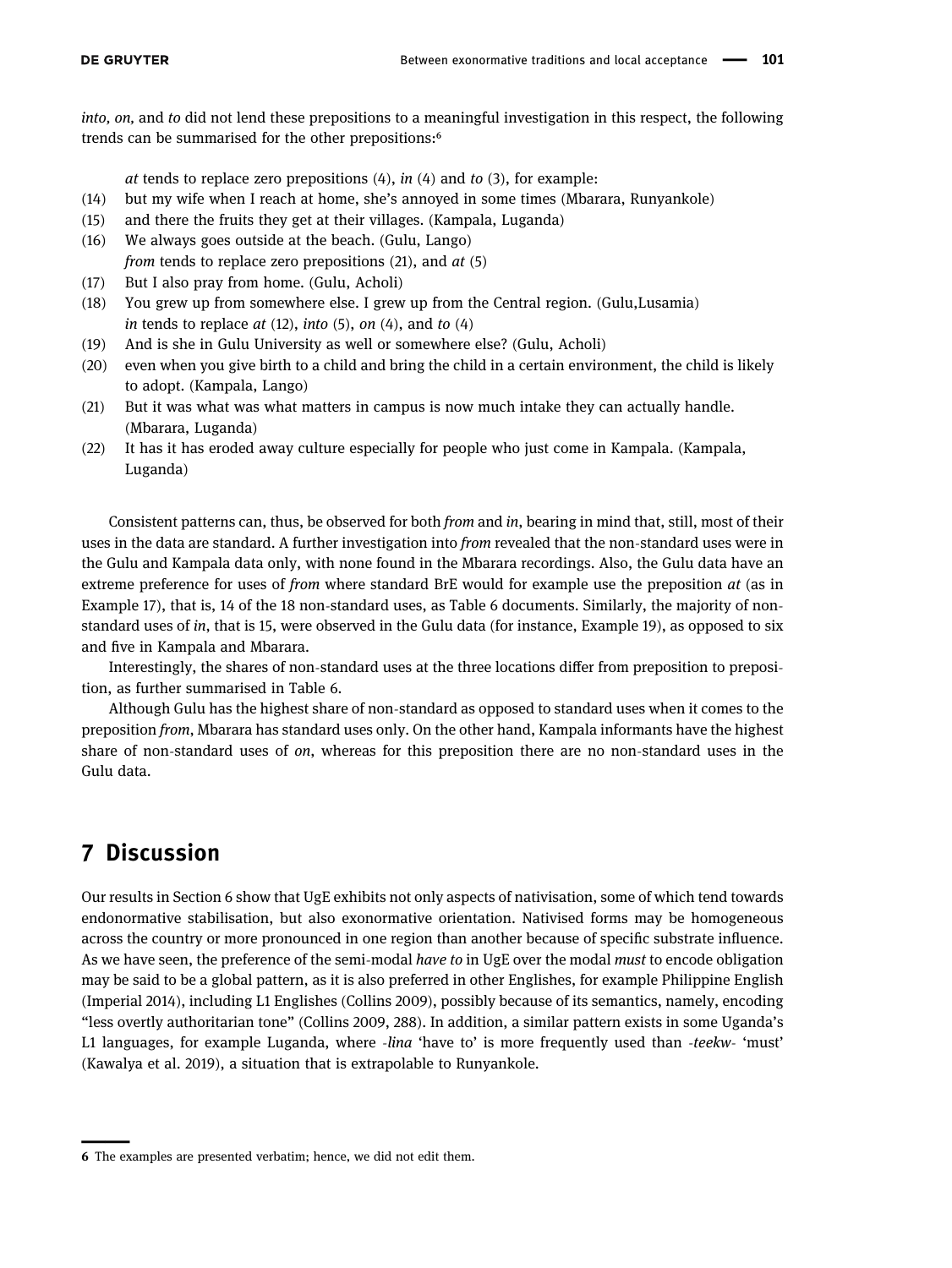|         | at           | <b>From</b>         | in              | on                     | to           |
|---------|--------------|---------------------|-----------------|------------------------|--------------|
| Gulu    | 7.7%         | 24.7%               | $5.7\%$         | $0\%$                  | 4.8%         |
|         | (6 of 78)    | (18 of 73)          | $(15$ of $264)$ | $(0 \text{ of } 0)$    | $(6$ of 126) |
| Kampala | 5.8%         | 13.0%               | 2.9%            | 23.8%                  | 3.1%         |
|         | $(6$ of 103) | $(12$ of 92)        | $(6$ of 204)    | $(5 \text{ of } 21)^7$ | (3 of 96)    |
| Mbarara | 3.4%         | 0%                  | $1.9\%$         | 9.1%                   | 2.3%         |
|         | (2 of 58)    | $(0 \text{ of } 0)$ | $(5$ of 269)    | $(2 \text{ of } 22)$   | (3 of 129)   |

<span id="page-15-0"></span>Table 6: Amount of non-standard uses of prepositions per location

Crucially, it is important to note that nativisation becomes more apparent in the use of modal verbs in UgE when we consider the results we obtained in the region where Nilotic languages are spoken as L1s. This speaker group had fewer instantiations of the use of *have to* than L1 speakers of Luganda or Runyankole ([Table 3](#page-11-1)). This may be due to the fact that Nilotic languages such as Acholi and Lango use the same verb, (o) myero, to encode both weak and strong obligation (Bavin [1995](#page-18-7)), as shown in Section [4.1](#page-2-0). Importantly, none of the available dictionaries of Acholi/Lango (e.g. the Fountain Lango-English and English-Lango Dictionary [2008](#page-18-20), Odonga [2012](#page-19-15) and Blackings [2009](#page-18-13)) states that myero means 'have to,' although Bavin ([1995](#page-18-7)) very sporadically renders it as "have to" (e.g. p. 121). It is rather rendered as must or should. It is, thus, not surprising that L1 speakers of the Nilotic languages above do not use the form have to as frequently as speakers of Luganda or Runyankole, where specific lexical equivalents for have to exist, which are, moreover, also used more frequently than any other modal verb of obligation in these languages.

It might be right to posit that despite the fact that L1 speakers of Nilotic languages do not use the semimodal verb have to at the same level as L1 speakers of Luganda and Runyankole, the observed occurrences of have to among them could be attributed to exonormativity observable in the process of acquiring English at school.

Remarkably, because myero means 'must' (see Bavin [1995](#page-18-7), 112–3; Fountain Lango-English and English-Lango Dictionary [2008,](#page-18-20) 129), the high incidence of the occurrence of must among the Nilotic speakers compared with the Bantu speakers also speaks to nativisation, because Nilotic languages do not have a specific lexical item that expresses the semantics of have to and may end up using have to and must more or less interchangeably, whereas Bantu (for instance Luganda) speakers appear to distinguish the two based on the same distinction made in their L1(s) (see Kawalya et al. [2019](#page-19-13)).

Nativisation is also at work in UgE when one considers the absence of many L1 English modal verbs of obligation in our data (see Section [6.1](#page-5-2)). Verbs such as have got to, ought to, will, and would were not observed in our results and this could be because Uganda's L1s have a very limited number of modal verbs of obligation, with Acholi and Lango having typically one verb (myero), although they also use mito 'want' to mean 'need to,' whereas Luganda and Runyankole have just four. This may mean that for Ugandans the different shades of meaning encoded by the above English modal verbs of obligation are usually subsumed under have to, must, should, and need to.

The use of modals of obligation, as well as that of spatial prepositions in UgE, generally, depicts exonormative orientation, because most of the uses do not deviate from standard BrE, despite the fact that the L1s have far fewer modals and prepositions than Standard English (StE) and that these cover the semantics of various StE modal verbs and prepositions. This is understandable, because Ugandans typically acquire English at school, where standard BrE is the norm. Grammar books, for example Songa and Songa ([2010](#page-19-29)), provide prescriptions on the use of modal verbs and prepositions following BrE norms.

However, despite the observed general exonormative orientation, the dictates of substrate influence (and other second language acquisition processes) make Ugandans deviate from standard uses in some cases. In the case of spatial prepositions, prominent among the deviant uses is the use of the preposition

<sup>7</sup> In the Table, "0 of 0" indicates that the preposition does not occur at all.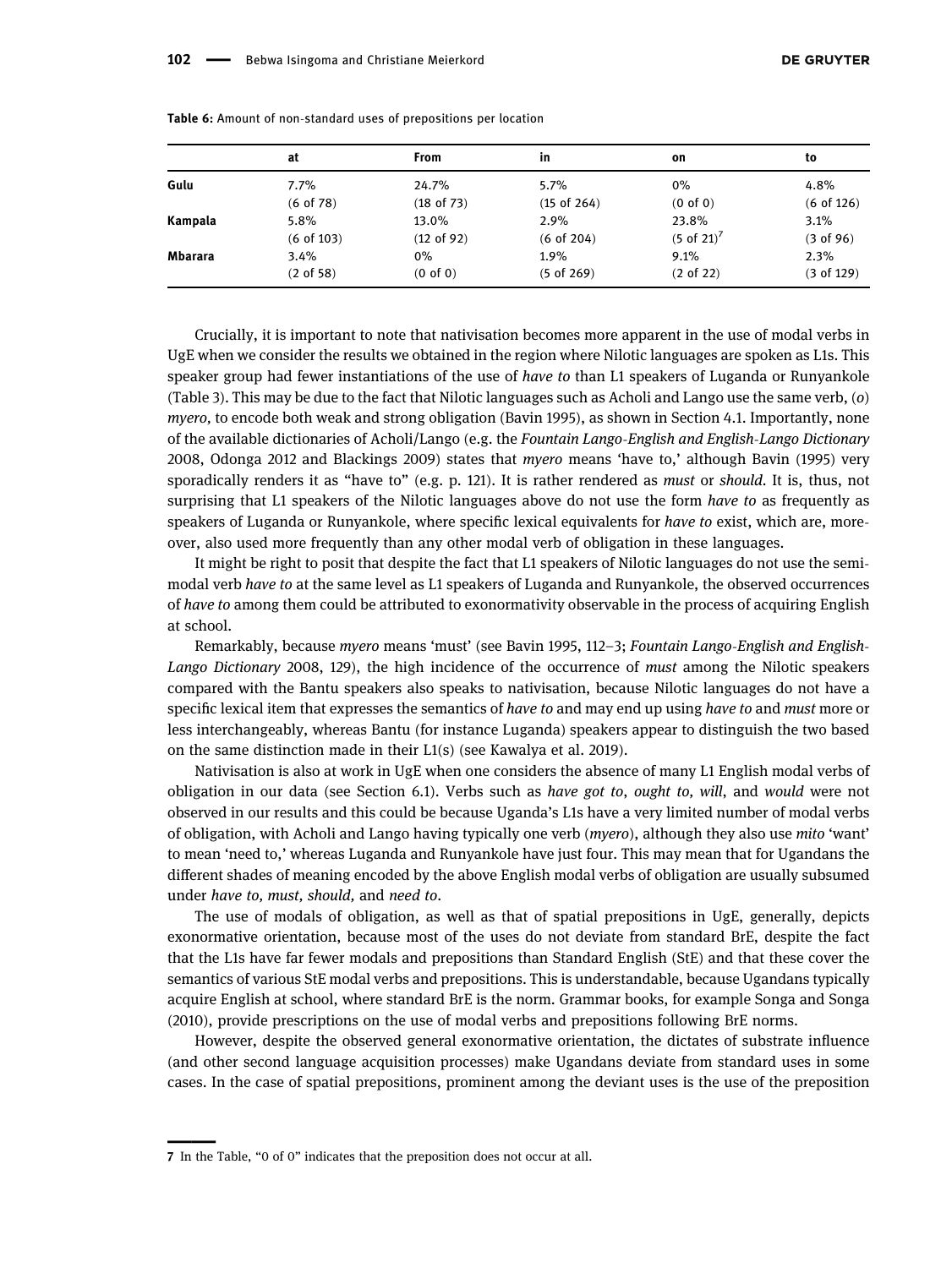from. In agreement with Isingoma ([2014](#page-18-4)), Nassenstein ([2016](#page-19-6)), and Ssempuuma (2017) (see Section [4.1](#page-2-0)), our findings (see Section [6](#page-5-1)) indicate that, in UgE, from is also used to encode stative location, a use that does not exist in L1 English or as far as we can tell in other L2 varieties of English. This is a clear case of nativisation given that its provenance seems to be associated with an indigenous language. Specifically, as shown in Section [4.1](#page-2-0), Acholi (a Nilotic language) uses the locative phrase ki i 'from' with noun phrases where no ablative semantics is involved. The role of Acholi here becomes more apparent when we consider the fact that speakers in Gulu (where Acholi is spoken natively and as the dominant language) had more cases of from used to encode stative location than any other speaker group, as shown in [Table 6](#page-15-0) in Section 6.2.

The above state of affairs reinforces Meierkord's ([2016c](#page-19-30)) observation that in contradistinction to Fisher's ([2000](#page-18-2)) and Isingoma's ([2013](#page-18-3)) assertion, UgE is not influenced by Luganda only; rather, each Ugandan L1 influences UgE in a way. Adokorach and Isingoma ([2020](#page-18-21)) have gone ahead to show that there are some phonological aspects of UgE used across the country that stem from substrate influence from Nilotic languages. This peculiar use of from seems to be the first grammatical aspect shared by different L1 speaker groups in Uganda to be shown as having stemmed from Acholi (a Nilotic language). The idea by Nassenstein ([2016](#page-19-6)) that this use of from is a result of the polysemous nature of the Bantu applicative system is farfetched, as such a feature should have been reported to exist in the hitherto widely studied African varieties of English where Bantu influence is prominent, for example BSAfE, Kenyan English, and others. Perhaps, the polysemous nature of the Bantu applicative system could have contributed indirectly by virtue of using the same form to encode different spatial semantics, thereby facilitating the adoption of the use of from to encode both stative and ablative semantics stemming from "Acholi English" influence. The apparent spread of aspects of "Acholi English" to the rest of the country could be attributed to their hegemonic role in the military during the protectorate times, as well as politics, the military, and civil service after independence in 1962 up to 1986 (see Amone [2015](#page-18-22)). As stated by Meierkord ([2016a](#page-19-3), 66), the 1970s saw locally trained teachers take charge of English teaching in the country, thereby "allowing for nativisation to proceed quickly in the country." Although there are no official statistics, there is anecdotal evidence whereby in Bantu areas, there is a belief that the Northerners (where the Acholi are one of the dominant groups) are the best teachers of English. Gulu University (located in the north of Uganda) is frequently approached by headteachers from across the country to send them teachers of English who are Northerners. Hence, it may not be surprising to have a feature from this ethnolinguistic group spread to other parts of the country.

Although our data (see Section 6.2) show that the above usage was not observed in Mbarara, where Runyankole (a Bantu language) is the dominant language, there is some evidence of the use of this form by Ugandans hailing from this region. For example the President of Uganda, who hails from this region, said, in one of his messages, Let us continue praying from our homes (Museveni [2020](#page-19-31)). However, it is not clear whether this was uttered analogously with the idiomatic StE work from home, which implies ablative motion, as one working from home has to interact in some way with one's routine workplace either via the phone or email. What is evident is that in acceptability tests that were conducted alongside the interviews (see Meierkord [2019](#page-19-32), 8–9), there was overwhelming acceptance of this usage of from in Mbarara as well (i.e. on a Likert scale ranging from 1 for "fully acceptable" to 4 for "fully unacceptable," the item involving the preposition from received a mean value of 1.5). Thus, the use of from to encode stative location could simply be said to be a feature that cuts across the country. It is so pervasive that we have seen it used in an idiomatic translation in a local bilingual dictionary, namely He/she was operated upon from outside Uganda (Rubongoya [2013](#page-19-33), 360). Thus, the level of pervasiveness and overwhelming acceptance of from as a stative locative could be considered to depict endonormative stabilisation as is the case with other features mentioned in Section [2.](#page-0-0)

We should note that different from the predominant use of the modal of obligation *must* in the Northern part of Uganda, the pervasive use of what can be said to be originally Northern UgE from as a stative locative in the whole country might have more readily been embraced by the Bantu (from other regions of Uganda) due to the fact that, as mentioned earlier, Bantu languages use a polysemous device to encode the meaning of in, at, and from. Hence, although for obligation, Bantu languages have different lexical items to mean must, should and have to and can thus be said not to have been influenced by the Northern predominant use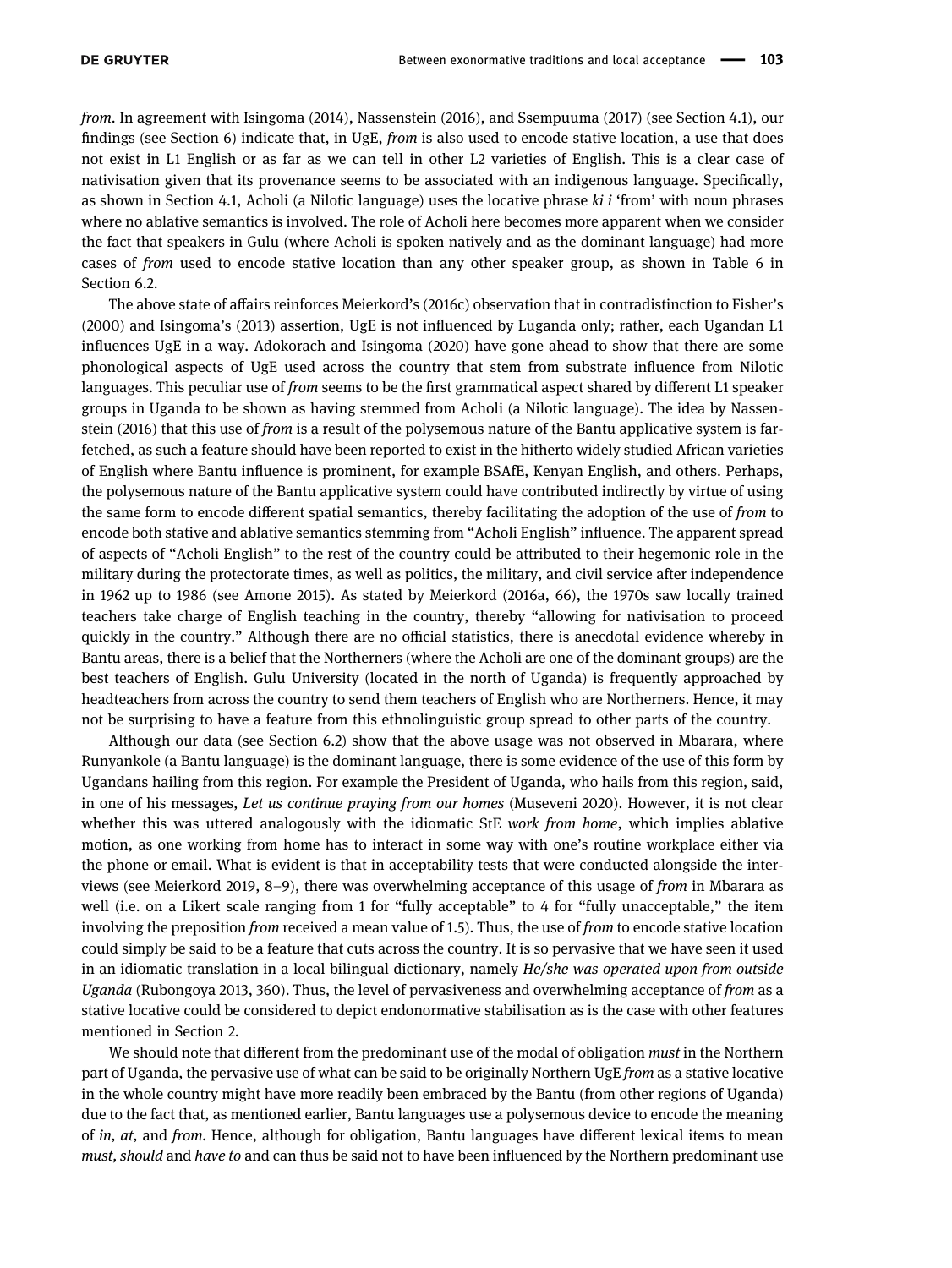of must, the polysemous device used in Bantu languages to mean in,  $at$ , and from could be said to have facilitated the adoption of from for stative semantics.

## 8 Conclusion

In sum, because of historical reasons (that is the fact that Uganda is a former protectorate and not a colony), UgE still presents substantial ingredients of exonormativity, but strong waves of nativisation have taken shape and patterns of endonormative orientation are visible at least with respect to some aspects of the features of the variety. Thus, UgE is a good example of cases where there are aspects of overlap in the different phases of development proposed by Schneider ([2003,](#page-19-0) [2007](#page-19-1)) in such a way that features of three phases (exonormativity, nativisation, and endonormativity) manifest themselves coextensively, although at the moment the first two phases appear to dominate in Uganda, because so far only a few forms (e.g. the use of from with stative semantics) could be said to have been proved to be positively evaluated (cf. Schneider [2007,](#page-19-1) Meierkord [2019](#page-19-32)) by Ugandan speakers of English with concomitant widespread usage.

It might be interesting to find out from other African Englishes whether the features described in this article manifest themselves in a more or less similar way to how they do in UgE, i.e. in terms of the coextensiveness of exonormativity, nativisation, and endonormativity, bearing in mind the fact that Uganda is a former protectorate as opposed to countries such as Kenya and Zimbabwe, which are former colonies. As Meierkord ([2016a](#page-19-3)) points out, Ugandans, as citizens of a protectorate, have had to rely mainly on formal loci for the acquisition of English, whereas citizens of colonies have had both formal and informal loci for their acquisition of English.

### Abbreviations

| 1SG, 3SG          | 1st, 3rd person singular |
|-------------------|--------------------------|
| <b>APPL</b>       | applicative              |
| IV                | initial vowel            |
| FV                | final vowel              |
| <b>INF</b>        | infinitive               |
| Lit.              | literal translation      |
| NEG               | negation                 |
| <b>PASS</b>       | passive                  |
| <b>PRES</b>       | present                  |
| <b>PROG</b>       | progressive              |
| <b>PFV</b>        | perfective               |
| $\left[  \right]$ | indicates omissions      |

Acknowledgements: We would like to thank the DFG for their support, particularly for making research with developing countries and for their researchers possible. We would also like to thank Dr. Allen Asiimwe for acting as an external advisor during the interpretation of our results from a Bantuist perspective.

Funding information: This article reports on results obtained from the authors' joint research project "Theorising (from) Ugandan English as one example of post-protectorate Englishes in contexts of globalisation," funded by the Deutsche Forschungsgemeinschaft (DFG, German Research Foundation) – 395350430. Furthermore, we acknowledge support by the Open Access Publication Funds of the Ruhr-Universität Bochum.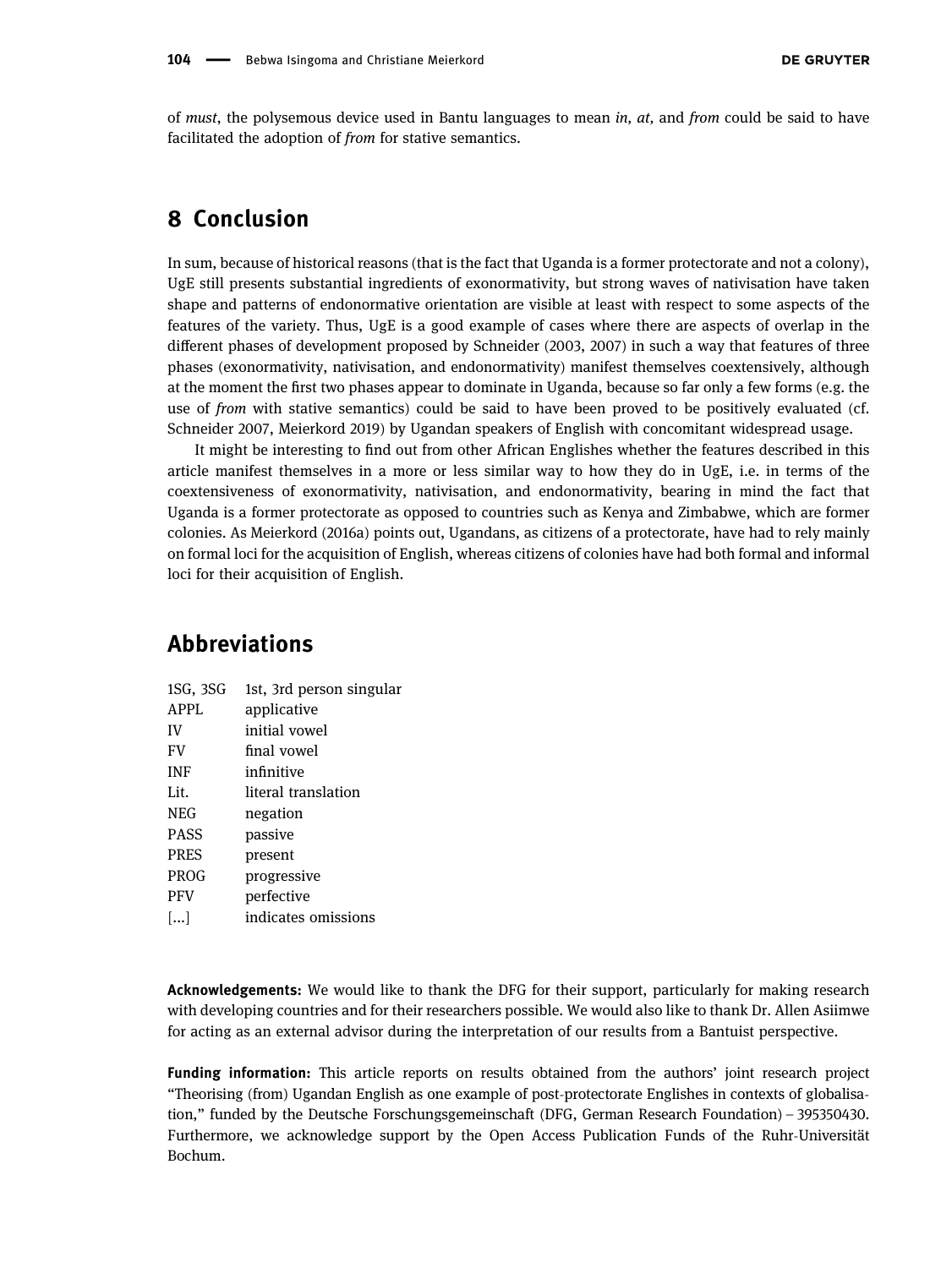Author contributions: Both authors have accepted responsibility for the entire content of this manuscript and approved its submission. Both BI and CM collected and sorted the data, with the assistance of research assistants. BI wrote Sections 1, 2, 4, 7, 8, whereas CM wrote Sections 3, 5, 6. These were later exchanged for harmonisation.

Conflict of interest: Authors state no conflict of interest.

**Data availability statement:** The data sets generated during and/or analysed during the current study are available from the co-author (Ruhr University – Bochum), as part of the ICE-Uganda (spoken, yet to be released), and can be obtained on request.

### References

- <span id="page-18-21"></span>Adokorach, M. and B. Isingoma. 2020. "Homogeneity and heterogeneity in the pronunciation of English among Ugandans: A preliminary study." English Today 38(1), 15–26.
- <span id="page-18-22"></span>Amone, C. 2015. "Constructivism, instrumentalism and the rise of Acholi ethnic identity in northern Uganda." African Identities 13(2), 129–43.
- <span id="page-18-15"></span>Baker, C. M. 1988. Incorporation: A theory of grammatical function changing. Chicago: The University of Chicago Press.
- <span id="page-18-13"></span>Blackings, J. M. 2009. Acholi English – English acholi dictionary [Languages of the World/Dictionaries 48]. Muenchen: Lincom Europa.
- <span id="page-18-7"></span>Bavin, L. E. 1995. "The obligation modality in Western Nilotic languages." In: Modality in grammar and discourse edited by J. L. Bybee and S. Fleischman, p. 107–33. Amsterdam: Benjamins.
- <span id="page-18-8"></span>Collins, P. 2009. "Modals and quasi-modals in world Englishes." World Englishes 28(3), 281–92.
- <span id="page-18-10"></span>Collins, P., A. M. Borlongan and X. Yaho. 2014. "Modality in Philippine English: A diachronic study." Journal of English Linguistics 42(1), 68–88.
- <span id="page-18-18"></span>Ellis, R. 1994. The study of second language acquisition. Oxford: Oxford University Press.
- <span id="page-18-5"></span>Eupal, F. 2012. "Kyle and Jannette party fans." The Observer 14/08/2012. [https://www.observer.ug/lifestyle/entertainment/](https://www.observer.ug/lifestyle/entertainment/20356--kyle-and-jannette-party-with-fans) 20356–kyle-and-[jannette](https://www.observer.ug/lifestyle/entertainment/20356--kyle-and-jannette-party-with-fans)-party-with-fans. Accessed on 02/05/2020.
- <span id="page-18-2"></span>Fisher, E. C. A. 2000. "Assessing the state of Ugandan English." English Today 16(1), 57–61.
- <span id="page-18-20"></span>Fountain Lango-English – English-Lango Dictionary. 2008. Kampala: Fountain Publishers.
- <span id="page-18-0"></span>Huber, M. 2004. "Ghanaian English: Phonology." In: A handbook of varieties of English 1: phonology edited by E. W. Schneider, K. Burridge, B. Kortmann, R. Mesthrie and C. Upton, p. 842–65. Berlin: Mouton de Gruyter.
- <span id="page-18-19"></span>Huddlestone, R and G. K. Pullum. 2002. The Cambridge grammar of the English language. Cambridge: Cambridge University Press.
- <span id="page-18-9"></span>Imperial, R. 2014. "Lexical variation in Philippine English: The case of deontic must and have to." Philippine Journal of Linguistics 45, 1–18.
- <span id="page-18-11"></span>Isingoma, B. 2012. "Argument structure: A comparative study of triadic constructions in Rutooro and English." PhD thesis. University of Agder, Norway.
- <span id="page-18-3"></span>Isingoma, B. 2013. "Innovative pragmatic codes in Ugandan English: A relevance-theoretic account." Argumentum 9, 19–31.
- <span id="page-18-4"></span>Isingoma, B. 2014. "Lexical and grammatical features of Ugandan English." English Today 30, 51–6.
- <span id="page-18-6"></span>Isingoma, B. 2016. "The use of ditransitive constructions in Ugandan English." In: Ugandan English: Its sociolinguistics, structure and uses in a globalizing post-protectorate [Varieties of English Around the World 59], edited by C. Meierkord, B. Isingoma and S. Namyalo, p. 202–26. Amsterdam: Benjamins.
- <span id="page-18-1"></span>Isingoma, B. and C. Meierkord. 2019. "Capturing the Lexicon of Ugandan English: ICE-Uganda and its effective complements." In: Corpus linguistics and African Englishes, edited by A. U. Esimaje, U. Gut and B. E. Antia, p. 294–328. Amsterdam: Benjamins.
- <span id="page-18-14"></span>Isingoma, B. 2020. "Implicit arguments in English and Rutooro: A contrastive study." Linguistik Online 101(1), 19–47.
- <span id="page-18-12"></span>Isingoma, B. 2021. "Structural properties of Rutooro ditransitive constructions: A lexical-functional approach." Linguistica Atlantica 39(1), 1–21.
- <span id="page-18-16"></span>Jerro, K. 2017. "The locative applicative and the semantics of verb class in Kinyarwanda." In: Selected Papers from the 46th Annual Conference on African Linguistics edited by D. L. Payne, S. Pacciorotti and M. Bosire, p. 189–309. Berlin: Language Science Press.
- <span id="page-18-17"></span>Jibril, M. 1991. "The sociolinguistics of prepositional usage in Nigerian English." In: English around the world: Sociolinguistic perspectives, edited by J. Cheshire, p. 519–37. Cambridge: Cambridge University Press.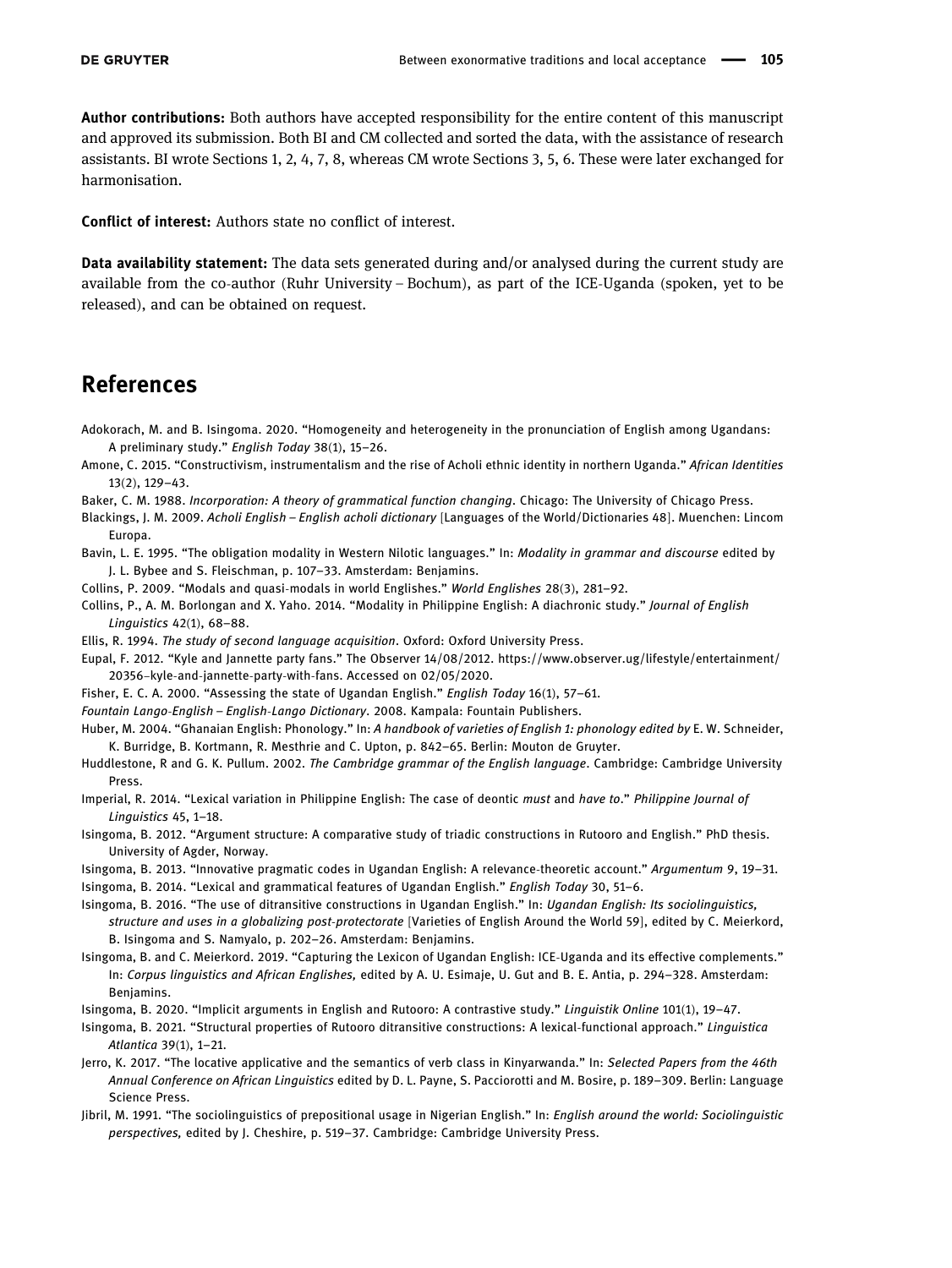- <span id="page-19-14"></span>Kawalya, D., K. Bostoen and G. M. de Schryver. 2014. "Diachronic semantics of the modal verb -sóból- in Luganda: A corpusdriven approach." International Journal of Corpus Linguistics 19(1), 60–93.
- <span id="page-19-12"></span>Kawalya, D., G. M. de Schryver and K. Bostoen. 2018. "From conditionality to modality in Luganda (Bantu, JE 15): A synchronic and diachronic corpus analysis of the verbal prefix -andi-." Journal of Pragmatic 127, 84–106.
- <span id="page-19-13"></span>Kawalya, D., G. M. de Schryver and K. Bostoen. 2019. "A corpus-driven study of the expression of necessity in Luganda (JE 15)." Southern African Linguistics and Applied Language Studies, 37(49), 361–81.
- <span id="page-19-2"></span>Kachru, Y. and L. E. Smith. 2009. "The karmic cycle of World Englishes: Some futuristic constructs." World Englishes 28(1), 1–14.

<span id="page-19-27"></span>Kortmann, B., K. Lunkenheimer and K. Ehret. 2020. The Electronic world atlas of varieties of English. Zenodo. doi: 10.5281/ zenodo.3712132. [http://ewave](http://ewave-atlas.org)-atlas.org. Accessed on 08/03/2022.

- <span id="page-19-17"></span>Kotze, H. and B. van Rooy. 2020. Democratization in South Africa parliamentary Hansard? A study of change of auxiliaries. Language Sciences (Oxford, England) 79, 101271.
- <span id="page-19-16"></span>Mair, C. and G. Leech. 2006. "Current changes in English syntax." In: The handbook of english linguistics, edited by B. Aarts and A. MacMahon, p. 318–42. Oxford: Blackwell.

<span id="page-19-21"></span>Mchombo, A. S., ed. 1993. Theoretical aspects of Bantu grammar. Stanford: CSLI Publications.

- <span id="page-19-24"></span>Meierkord, C. 2004. "Syntactic variation in interactions across international Englishes." English World-Wide 25(1), 109–32.
- <span id="page-19-3"></span>Meierkord, C. 2016a. "A social history of English(es) in Uganda." In: Ugandan English: Its sociolinguistics, structure and uses in a globalizing post-protectorate [Varieties of English Around the World 59], edited by C. Meierkord, B. Isingoma and S. Namyalo, p. 51–71. Amsterdam: Benjamins.
- <span id="page-19-11"></span>Meierkord, C. 2016b. "Speech acts in Ugandan English social letters: Investigating the influence of sociocultural context." In: Ugandan English: Its sociolinguistics, structure and uses in a globalizing post-protectorate [Varieties of English Around the World 59], edited by C. Meierkord, B. Isingoma and S. Namyalo, p. 227–48. Amsterdam: Benjamins.
- <span id="page-19-30"></span>Meierkord, C. 2016c. Diphthongs in Ugandan Englishes: Evidence for and against variety status and Interactions across Englishes. In: Ugandan English: Its Sociolinguistics, Structure and Uses in a Globalizing Post-protectorate [Varieties of English Around the World 59], edited by C. Meierkord, B Isingoma and S Namyalo, p. 121–47. Amsterdam: Benjamins.
- <span id="page-19-32"></span>Meierkord, C. 2019. "Attitudes towards exogenous and endogenous uses of English: Ugandan's judgements of English structures in varieties of English." International Journal of English Linguistics 10(1), 1–13.
- <span id="page-19-5"></span>Meierkord, C., B. Isingoma and S. Namyalo eds. 2016. Ugandan English: Its sociolinguistics, structure and uses in a globalizing post-protectorate [Varieties of English Around the World 59]. Amsterdam: Benjamins.
- <span id="page-19-26"></span>Mesthrie, R. and R. M. Bhatt. 2008. World Englishes: The study of new linguistic varieties Cambridge University Press.
- <span id="page-19-28"></span>Mindt, D. and C. Weber. 1989. "Prepositions in American and British English." World Englishes 8(2), 229–38.
- <span id="page-19-31"></span>Museveni, Y. K. 2020, June 3. "God can hear our prayer from anywhere […]." [Tweet]. [https://twitter.com/KagutaMuseveni/](https://twitter.com/KagutaMuseveni/status/1268114909772099584) [status/1268114909772099584.](https://twitter.com/KagutaMuseveni/status/1268114909772099584)
- <span id="page-19-22"></span>Mwangi, S. 2004. "Prepositions vanishing in Kenya." English Today 20(1), 27–32.
- <span id="page-19-9"></span>Nantale, J. 2008. "How to become a Ugandan celeb." The Observer 17/07/2008. [https://www.observer.ug/lifestyle/sizzling](https://www.observer.ug/lifestyle/sizzling-faith/1067-juliana-nantale)[faith/1067](https://www.observer.ug/lifestyle/sizzling-faith/1067-juliana-nantale)-juliana-nantale. Accessed on 02/05/2020.
- <span id="page-19-6"></span>Nassenstein, N. 2016. "A preliminary description of Ugandan English." World Englishes 35(3), 396–420.
- <span id="page-19-10"></span>New Vision. 2013. "Kasuja's organic accent." The New Vision 28/05/2013. [https://www.newvision.co.ug/new\\_vision/news/](https://www.newvision.co.ug/new_vision/news/1321174/kasujja-organic-accent) [1321174/kasujja](https://www.newvision.co.ug/new_vision/news/1321174/kasujja-organic-accent)-organic-accent. Accessed 02/05/2020.
- <span id="page-19-19"></span>Noonan, M. 1992. A grammar of Lango. Berlin: Mouton de Gruyter.
- <span id="page-19-15"></span>Odonga, A. 2012. Lwoo-English dictionary. Kampala: Fountain Publishers.
- <span id="page-19-25"></span>Quirk, R., S. Greenbaum, G. Leech and J. Svartvik. 1985. A comprehensive grammar of the English language. London: Longman.
- <span id="page-19-33"></span>Rubongoya, T. L. 2013. Runyoro-Rutooro – English and English – Runyoro-Rutooro Dictionary. Fort-Portal, Kampala: MODRUG Association Ltd.
- <span id="page-19-7"></span>Sabiiti, B. 2014. A dictionary of Ugandan English. Self-published.<http://ugandanenglish.wordpress.com/> (accessed 02/ 12/2020).
- <span id="page-19-8"></span>Schmied, J. 2004. "East African English (Kenya, Uganda, Tanzania): Morphology and syntax." In: A handbook of varieties of English, Volume II: Morphology and Syntax, edited by B Kortmann and E W. Schneider, p. 929–47. Berlin: Mouton de Gruyter.
- <span id="page-19-23"></span>Schmied, J. 2017. "East African English." In: The Oxford handbook of world Englishes, edited by M. Filppula, J. Klemola and D. Sharma, p. 472–90. Oxford: OUP.
- <span id="page-19-1"></span><span id="page-19-0"></span>Schneider, W. E. 2003. "The dynamics of new Englishes: From identity construction to dialect birth." Language 75(2), 233–81. Schneider, W. Edgar. 2007. Postcolonial English: Varieties around the World. Cambridge: CUP.
- <span id="page-19-18"></span>Seidel, K. 2004. "Modals in Kenyan English: A contrastive corpus analysis of modals in the ICE-K and ICE-GB." Master's thesis. Technische Universität Chemnitz, Germany.
- <span id="page-19-29"></span>Songa, W. P. and I. C. Songa. 2010. MK secondary English. Kampala: MK Publishers.
- <span id="page-19-4"></span>Ssempuuma, J. 2019. Morphological and syntactic feature analysis of Ugandan English: influence from Luganda, Runyankole-Rukiga and Acholi-Lango. Bern: Peter Lang.
- <span id="page-19-20"></span>Sternefeld, L. and F. N. Sseguya. 2017. A Luganda grammar. https://learnluganda.fi[les.wordpress.com/2019/07/luganda\\_](https://learnluganda.files.wordpress.com/2019/07/luganda_grammar_2017.pdf) [grammar\\_2017.pdf.](https://learnluganda.files.wordpress.com/2019/07/luganda_grammar_2017.pdf) Accessed 02/05/2020.